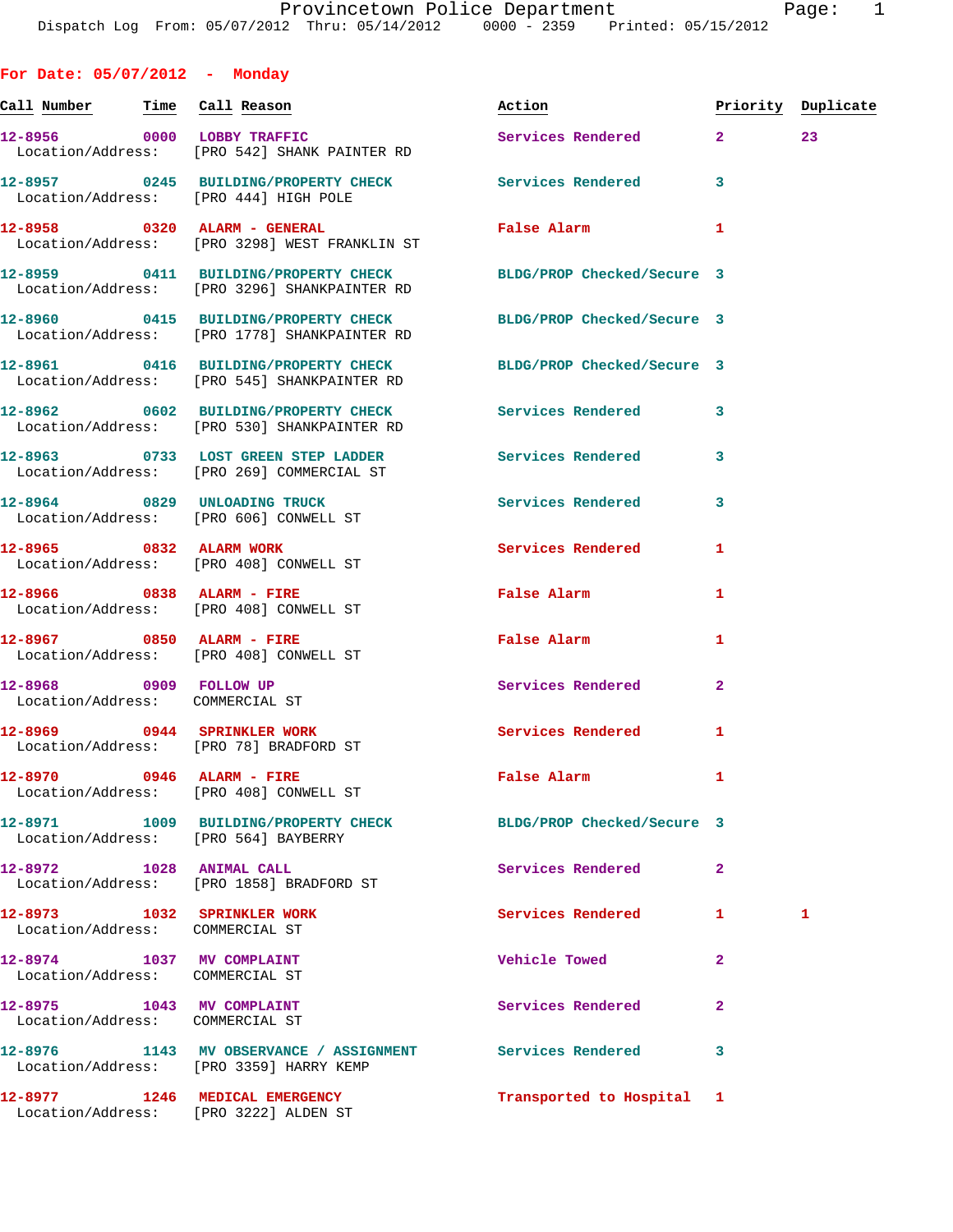|                                                                | Dispatch Log From: 05/07/2012 Thru: 05/14/2012 0000 - 2359 Printed: 05/15/2012                                  | Provincetown Police Department | Page: 2        |
|----------------------------------------------------------------|-----------------------------------------------------------------------------------------------------------------|--------------------------------|----------------|
| Location/Address: SHANK PAINTER RD                             | 12-8978 1252 MV OBSERVANCE / ASSIGNMENT Services Rendered 3                                                     |                                |                |
|                                                                | 12-8979 1317 PARK, WALK & TALK 1997 Services Rendered 2<br>Location/Address: [PRO 165] COMMERCIAL ST            |                                |                |
| 12-8980 1333 DISTURBANCE<br>Location/Address: COMMERCIAL ST    |                                                                                                                 | <b>SPOKEN TO</b>               | 1              |
|                                                                | 12-8981 1350 TRESPASS ORDER<br>Location/Address: [PRO 542] SHANK PAINTER RD                                     | SPOKEN TO                      | $\mathbf{2}$   |
|                                                                | 12-8982 1405 WIRES DOWN<br>Location/Address: [PRO 1192] COMMERCIAL ST                                           | SPOKEN TO                      | $\overline{2}$ |
| 12-8983 1440 ASSIST CITIZEN<br>Location/Address: COMMERCIAL ST |                                                                                                                 | Could Not Locate               | $\mathbf{3}$   |
|                                                                | 12-8984 1557 AIRCRAFT<br>Location/Address: [PRO 516] RACE POINT RD                                              | Services Rendered 2            |                |
| Location/Address: ROUTE 6 + HOWLAND ST                         | 12-8985 1612 MV OBSERVANCE / ASSIGNMENT Services Rendered 3                                                     |                                |                |
|                                                                | 12-8986 1613 MEDICAL EMERGENCY<br>Location/Address: [PRO 440] HARRY KEMP WAY                                    | Transported to Hospital 1      |                |
|                                                                | 12-8987 1643 LAP TOPS NOT WORKING                                                                               | Services Rendered 3            |                |
|                                                                | 12-8988 1647 FIRE, BRUSH<br>Location/Address: [PRO 109] COMMERCIAL ST                                           | Extinguished                   | $\mathbf{1}$   |
|                                                                | 12-8989 1700 MV OBSERVANCE / ASSIGNMENT Services Rendered<br>Location/Address: [PRO 3257] SHANKPAINTER RD       |                                | $\mathbf{3}$   |
| 12-8990 1706 MV STOP                                           | Location/Address: [PRO 3296] SHANK PAINTER RD                                                                   | <b>VERBAL WARNING</b>          | $\mathbf{3}$   |
| 12-8991 1720 MV STOP                                           | Location/Address: [PRO 3296] SHANK PAINTER RD                                                                   | <b>VERBAL WARNING</b>          | 3              |
| 12-8992<br>Location/Address: [PRO 512] PRINCE ST               | 1727 BUILDING/PROPERTY CHECK BLD/PROP CHECKED UNSECUR 3                                                         |                                |                |
|                                                                | 12-8993 1739 BUILDING/PROPERTY CHECK BLDG/PROP Checked/Secure 3<br>Location/Address: [PRO 3259] MACMILLAN WHARF |                                |                |
|                                                                | 12-8994 1832 BUILDING/PROPERTY CHECK BLDG/PROP Checked/Secure 3<br>Location/Address: [PRO 488] MAYFLOWER ST     |                                |                |
|                                                                | 12-8995 1848 PARK, WALK & TALK<br>Location/Address: [PRO 596] COMMERCIAL ST                                     | Services Rendered              | $\mathbf{2}$   |
|                                                                | 12-8996 1956 MV OBSERVANCE / ASSIGNMENT Services Rendered 3<br>Location/Address: [PRO 2577] BRADFORD ST         |                                |                |
| 12-8997 2009 MV STOP                                           | Location/Address: WINSLOW ST + BRADFORD ST                                                                      | <b>VERBAL WARNING</b>          | 3              |
|                                                                | 12-8998 2015 BUILDING/PROPERTY CHECK BLDG/PROP Checked/Secure 3<br>Location/Address: [PRO 175] COMMERCIAL ST    |                                |                |
|                                                                | 12-8999 2022 MV OBSERVANCE / ASSIGNMENT Services Rendered 3<br>Location/Address: HOWLAND ST + BRADFORD ST       |                                |                |
| 12-9000 2026 MV STOP                                           | Location/Address: HOWLAND ST + HARRY KEMP WAY                                                                   | VERBAL WARNING 3               |                |
| 12-9001 2041 MV STOP                                           | Location/Address: [PRO 637] BRADFORD ST                                                                         | <b>VERBAL WARNING</b>          | 3              |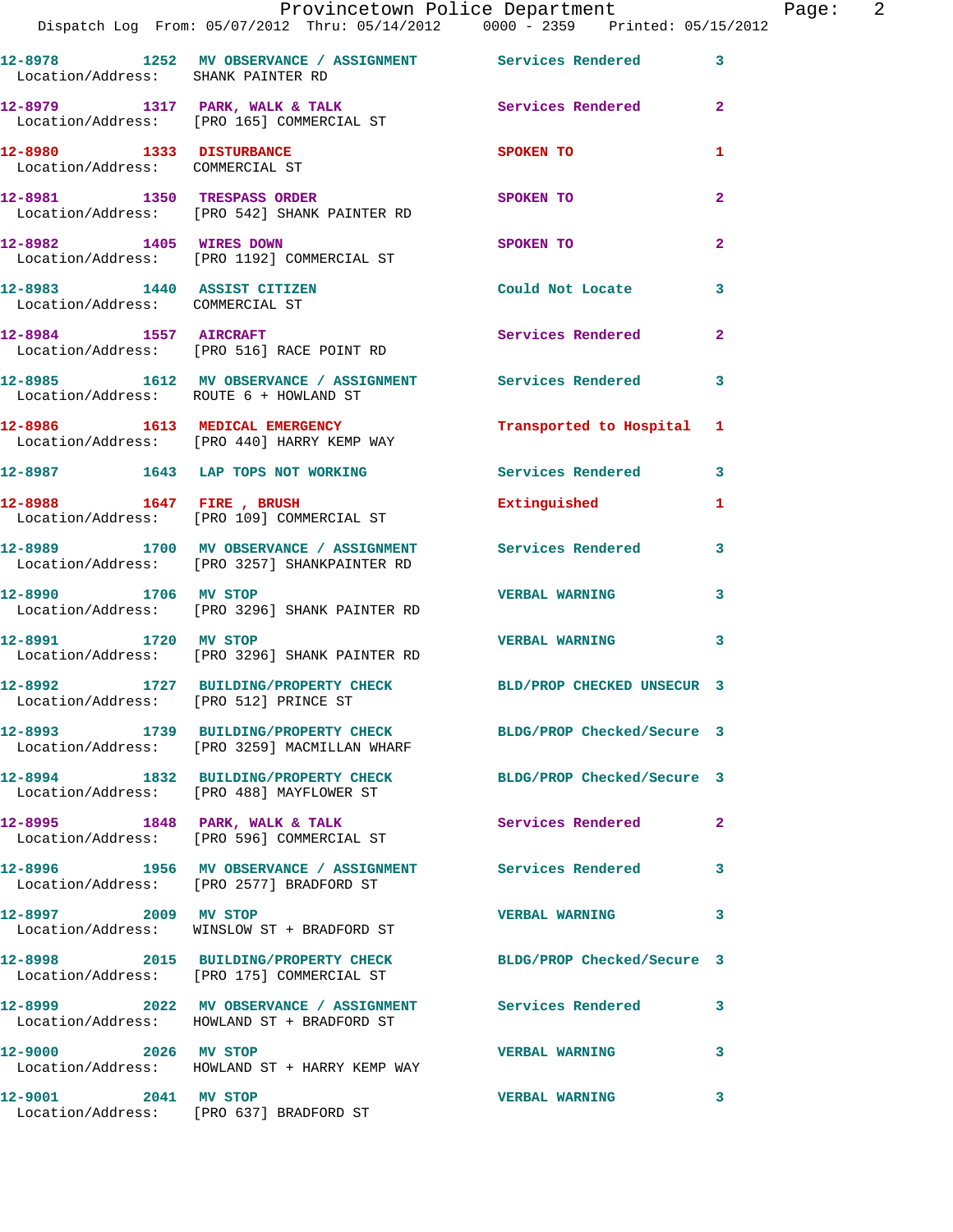| Provincetown Police Department |  |  |
|--------------------------------|--|--|
|                                |  |  |

|                                      | Dispatch Log From: 05/07/2012 Thru: 05/14/2012 0000 - 2359 Printed: 05/15/2012                                | Provincetown Police Department |   | Page: 3 |  |
|--------------------------------------|---------------------------------------------------------------------------------------------------------------|--------------------------------|---|---------|--|
|                                      | 12-9002 2048 COMPLAINT<br>Location/Address: [PRO 484] MASONIC PL                                              | Could Not Locate               | 3 |         |  |
| 12-9003 2055 MV STOP                 | Location/Address: HANCOCK ST + BRADFORD ST                                                                    | <b>VERBAL WARNING</b>          | 3 |         |  |
| Location/Address: [PRO 2754] ROUTE 6 | 12-9004 2101 ASSIST AGENCY / MUTUAL AID Services Rendered                                                     |                                | 3 |         |  |
|                                      | 12-9005 2107 GENERAL INFO/BENT RAILING Services Rendered 3                                                    |                                |   |         |  |
|                                      | 12-9006 2112 BUILDING/PROPERTY CHECK<br>Location/Address: [PRO 306] COMMERCIAL ST                             | BLDG/PROP Checked/Secure 3     |   |         |  |
|                                      | 12-9007 2122 BUILDING/PROPERTY CHECK<br>Location/Address: [PRO 530] SHANKPAINTER RD                           | BLDG/PROP Checked/Secure 3     |   |         |  |
|                                      | 12-9008 2127 BUILDING/PROPERTY CHECK Extinguished<br>Location/Address: [PRO 204] COMMERCIAL ST                |                                | 3 |         |  |
| 12-9009 2131 MV STOP                 | Location: [PRO 3672] TOWN LINE                                                                                | Services Rendered              | 3 |         |  |
|                                      | 12-9010 2202 BUILDING/PROPERTY CHECK BLDG/PROP Checked/Secure 3<br>Location/Address: [PRO 519] RACE POINT RD  |                                |   |         |  |
| 12-9011 2207 LOST WALLET             | Location/Address: [PRO 542] SHANK PAINTER RD                                                                  | Services Rendered              | 3 |         |  |
|                                      | 12-9012 2229 BUILDING/PROPERTY CHECK BLDG/PROP Checked/Secure 3<br>Location/Address: [PRO 433] RYDER ST EXT   |                                |   |         |  |
|                                      | 12-9013 2313 BUILDING/PROPERTY CHECK<br>Location/Address: [PRO 306] COMMERCIAL ST                             | BLDG/PROP Checked/Secure 3     |   |         |  |
|                                      | 12-9014 2315 BAR CHECK<br>Location/Address: [PRO 3443] COMMERCIAL ST                                          | No Action Required 2           |   |         |  |
|                                      | 12-9015 2319 BUILDING/PROPERTY CHECK<br>Location/Address: [PRO 530] SHANKPAINTER RD                           | BLDG/PROP Checked/Secure 3     |   |         |  |
|                                      | 12-9016 2339 MEDICAL EMERGENCY<br>Location/Address: [PRO 542] SHANK PAINTER RD                                | Transported to Hospital 1      |   |         |  |
| 12-9017 2345 MV STOP                 | Location/Address: STANDISH AVE + COMMERCIAL ST                                                                | <b>Vehicle Towed</b>           | 3 |         |  |
|                                      | 12-9018 2356 BUILDING/PROPERTY CHECK BLDG/PROP Checked/Secure 3<br>Location/Address: [PRO 2543] MACMILLAN     |                                |   |         |  |
| For Date: $05/08/2012$ - Tuesday     |                                                                                                               |                                |   |         |  |
|                                      | 12-9019 0019 LOBBY TRAFFIC<br>Location/Address: [PRO 542] SHANK PAINTER RD                                    | Services Rendered 2            |   | 20      |  |
|                                      | 12-9020 0034 BUILDING/PROPERTY CHECK BLDG/PROP Checked/Secure 3<br>Location/Address: [PRO 3255] COMMERCIAL ST |                                |   |         |  |
|                                      | 12-9021 0142 BUILDING/PROPERTY CHECK<br>Location/Address: [PRO 16] BRADFORD ST                                | BLDG/PROP Checked/Secure 3     |   |         |  |
| Location/Address: [PRO 3287] ROUTE 6 | 12-9022 0437 BUILDING/PROPERTY CHECK BLDG/PROP Checked/Secure 3                                               |                                |   |         |  |
| Location/Address: [PRO 2] ALDEN ST   | 12-9023 0540 BUILDING/PROPERTY CHECK Services Rendered 3                                                      |                                |   |         |  |
|                                      | 12-9024 0547 MV OBSERVANCE / ASSIGNMENT Services Rendered 3                                                   |                                |   |         |  |

Location/Address: ROUTE 6 + SNAIL RD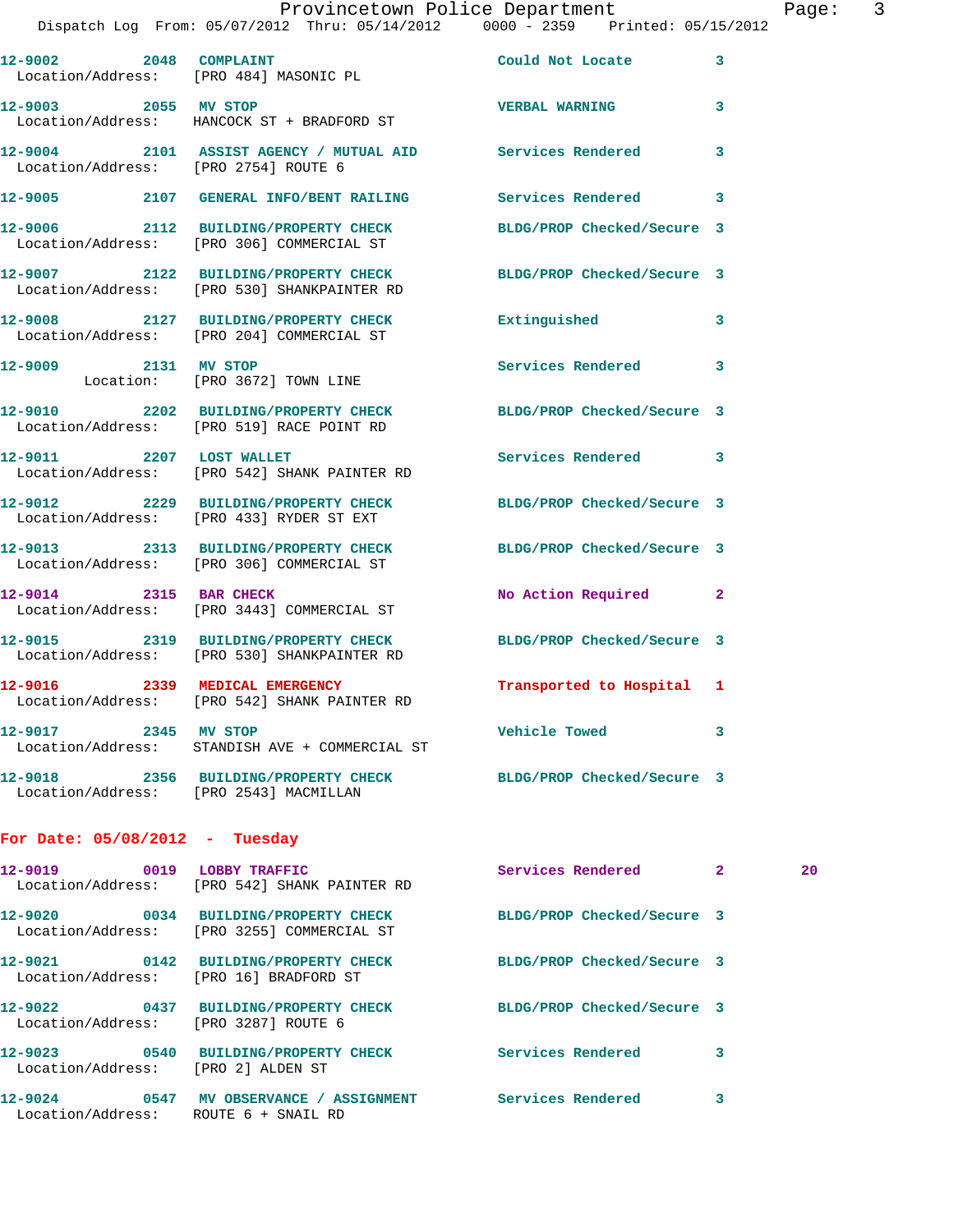|                                      | Dispatch Log From: 05/07/2012 Thru: 05/14/2012   0000 - 2359   Printed: 05/15/2012                            | Provincetown Police Department |              | Page: 4 |  |
|--------------------------------------|---------------------------------------------------------------------------------------------------------------|--------------------------------|--------------|---------|--|
|                                      | 12-9025 0548 AIRPORT<br>Location/Address: [PRO 516] RACE POINT RD                                             | Services Rendered 2            |              |         |  |
|                                      | 12-9026 0701 TTY TEST CALL<br>Location/Address: [PRO 542] SHANK PAINTER RD                                    | Services Rendered 1            |              |         |  |
| Location/Address: COMMERCIAL ST      | 12-9027 0712 SPRINKLER WORK 3 Services Rendered 1                                                             |                                |              |         |  |
| Location/Address: [PRO 3287] ROUTE 6 | 12-9028 0729 BUILDING/PROPERTY CHECK BLDG/PROP Checked/Secure 3                                               |                                |              |         |  |
|                                      | 12-9029 0737 BUILDING/PROPERTY CHECK BLDG/PROP Checked/Secure 3<br>Location/Address: [PRO 3317] CEMETERY RD   |                                |              |         |  |
| Location/Address: [PRO 2521] ROUTE 6 | 12-9030 0750 MV OBSERVANCE / ASSIGNMENT Services Rendered 3                                                   |                                |              |         |  |
| 12-9031 0803 MV STOP                 | Location/Address: [PRO 2521] ROUTE 6                                                                          | <b>VERBAL WARNING</b>          | $\mathbf{3}$ |         |  |
|                                      | 12-9032 0816 MV STOP<br>Location/Address: [PRO 433] RYDER ST EXT                                              | <b>VERBAL WARNING</b>          | 3            |         |  |
|                                      | 12-9033 0830 ASSIST AGENCY / MUTUAL AID Services Rendered 3<br>Location/Address: BANGS ST + COMMERCIAL ST     |                                |              |         |  |
|                                      | 12-9034 0853 BUILDING/PROPERTY CHECK BLDG/PROP Checked/Secure 3<br>Location/Address: [PRO 2483] COMMERCIAL ST |                                |              |         |  |
|                                      | 12-9035 0900 BUILDING/PROPERTY CHECK BLDG/PROP Checked/Secure 3<br>Location/Address: [PRO 2500] COMMERCIAL ST |                                |              |         |  |
|                                      | 12-9036 0902 ANIMAL CALL/DOG ATTACK Citation/Warning Issued 2<br>Location/Address: [PRO 542] SHANK PAINTER RD |                                |              |         |  |
|                                      | 12-9037 0903 PARK, WALK & TALK 3 Services Rendered 2<br>Location/Address: [PRO 285] COMMERCIAL ST             |                                |              |         |  |
| 12-9038 0916                         | TRAFFIC CONTROL<br>Location/Address: POINT ST + COMMERCIAL ST                                                 | Services Rendered              | 3            |         |  |
| Location/Address: [PRO 564] BAYBERRY | 12-9039 0917 BUILDING/PROPERTY CHECK                                                                          | BLDG/PROP Checked/Secure 3     |              |         |  |
|                                      | Location/Address: WINTHROP ST + BRADFORD ST                                                                   | Services Rendered              | 3            |         |  |
|                                      | 12-9041  0937 MV OBSERVANCE / ASSIGNMENT<br>Location/Address: [PRO 1892] SHANKPAINTER RD                      | Services Rendered              | 3            |         |  |
| 12-9042 0947 MV STOP                 | Location/Address: BRADFORD ST + PLEASANT ST                                                                   | <b>VERBAL WARNING</b>          | 3            |         |  |

**12-9043 0957 MV STOP Citation/Warning Issued 3**  Location/Address: CONANT ST

**12-9044 0959 TRAFFIC CONTROL Services Rendered 3**  Location/Address: BRADFORD ST + PEARL ST

Location/Address: [PRO 3318] CEMETERY RD

Location/Address: [PRO 571] ALDEN ST

**12-9047 1020 COMPLAINT/VERBAL HARASSMENT Services Rendered 3**  Location/Address: [PRO 3639] PLEASANT ST

Location/Address: [PRO 542] SHANK PAINTER RD

**12-9045 1014 BUILDING/PROPERTY CHECK BLDG/PROP Checked/Secure 3** 

**12-9046 1017 BUILDING/PROPERTY CHECK BLDG/PROP Checked/Secure 3** 

**12-9048 1029 SPEAK W/OFFICER SPOKEN TO 3**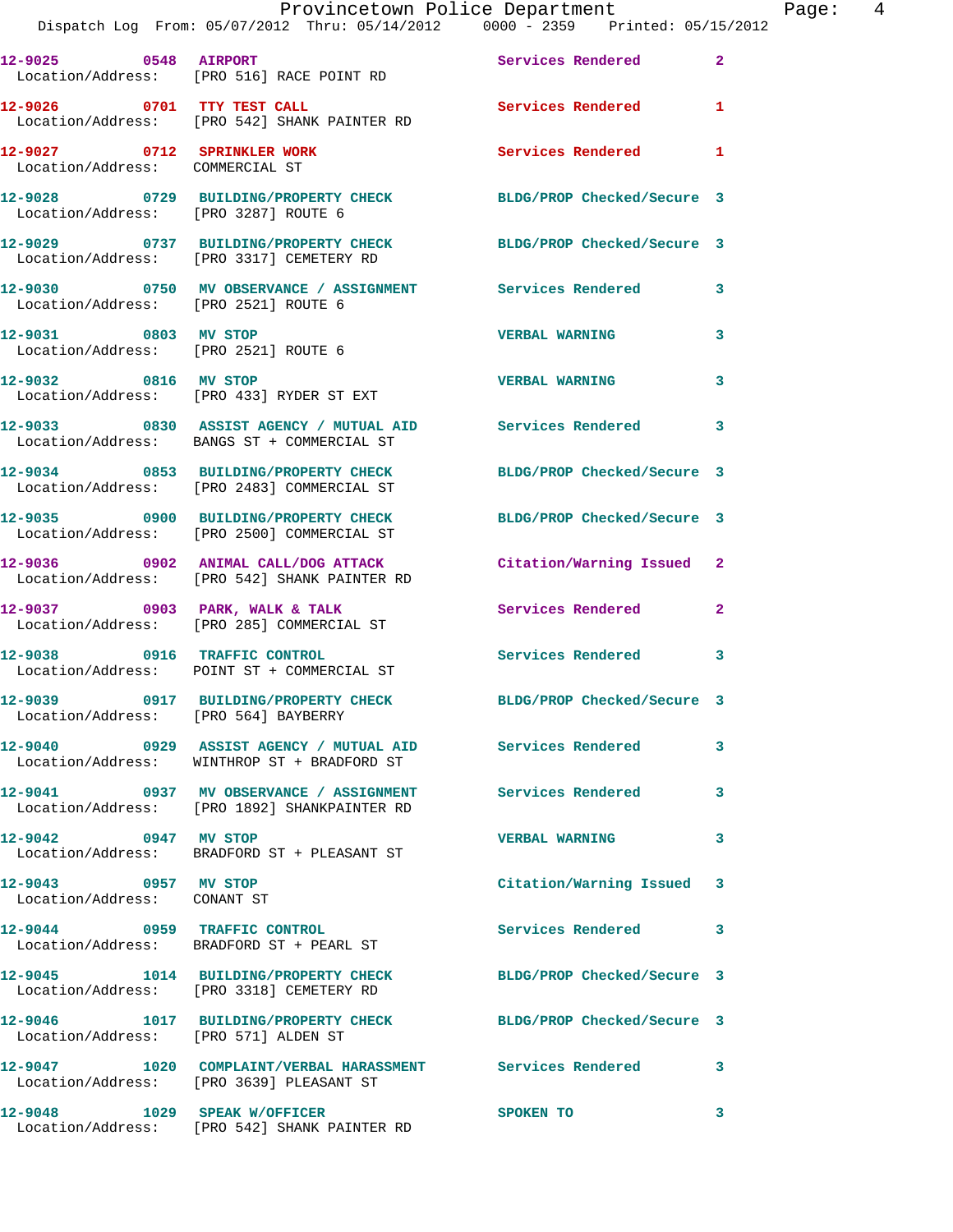|                                                                         | 12-9049 1036 PARK, WALK & TALK<br>Location/Address: [PRO 537] SHANK PAINTER RD                        | Services Rendered 2        |                |
|-------------------------------------------------------------------------|-------------------------------------------------------------------------------------------------------|----------------------------|----------------|
| 12-9050 1122 911 HANGUP                                                 | Location/Address: [PRO 3222] ALDEN ST                                                                 | Unfounded                  | 1              |
|                                                                         | 12-9051 1206 COMPLAINT/PARKING<br>Location/Address: [PRO 542] SHANK PAINTER RD                        | Services Rendered          | 3              |
|                                                                         | 12-9052 1244 COMPLAINT/PARKING<br>Location/Address: [PRO 3456] RYDER ST EXT                           | <b>Services Rendered</b>   | 3              |
|                                                                         | 12-9053 1310 PARK, WALK & TALK<br>Location/Address: [PRO 182] COMMERCIAL ST                           | Services Rendered          | $\mathbf{2}$   |
|                                                                         | 12-9054 1312 TRAFFIC CONTROL<br>Location/Address: BANGS ST + COMMERCIAL ST                            | Services Rendered          | 3              |
|                                                                         | 12-9055 1341 MV OBSERVANCE / ASSIGNMENT Services Rendered<br>Location/Address: [PRO 1645] HARRY KEMP  |                            | 3              |
| 12-9056 1345 ALARM - GENERAL                                            | Location/Address: [PRO 3420] JOHNSON ST                                                               | False Alarm                | 1              |
|                                                                         | 12-9057 1359 MV OBSERVANCE / ASSIGNMENT Services Rendered<br>Location/Address: [PRO 1645] HARRY KEMP  |                            | 3              |
| 12-9058 1402 MV STOP                                                    | Location/Address: [PRO 3664] HOWLAND ST                                                               | <b>VERBAL WARNING</b>      | 3              |
| 12-9059 1412 MV STOP<br>Location/Address: [PRO 2518] ROUTE 6            |                                                                                                       | <b>VERBAL WARNING</b>      | 3              |
| 12-9060 1440 911 GENERAL/HANGUP<br>Location/Address: [PRO 506] PEARL ST |                                                                                                       | <b>SPOKEN TO</b>           | 1              |
| 12-9061 1453 MV STOP                                                    | Location/Address: BAKER AVE + BRADFORD ST                                                             | <b>VERBAL WARNING</b>      | 3              |
|                                                                         | 12-9062 1526 MV OBSERVANCE / ASSIGNMENT No Action Required<br>Location/Address: [PRO 3359] HARRY KEMP |                            | 3              |
| 12-9063 1544 AIRCRAFT                                                   | Location/Address: [PRO 516] RACE POINT RD                                                             | Services Rendered          | $\mathbf{2}$   |
| Location/Address: [PRO 3259] MACMILLAN                                  | 12-9064 1612 BUILDING/PROPERTY CHECK                                                                  | BLDG/PROP Checked/Secure 3 |                |
| Location/Address: [PRO 2518] ROUTE 6                                    | 12-9065 1638 MV OBSERVANCE / ASSIGNMENT No Action Required                                            |                            | 3              |
| 12-9066 1646 MV STOP                                                    | Location/Address: [PRO 2818] CONWELL ST                                                               | <b>VERBAL WARNING</b>      | 3              |
| 12-9067 1653 LARCENY                                                    | Location/Address: [PRO 1837] COMMERCIAL ST                                                            | SPOKEN TO                  | $\overline{a}$ |
|                                                                         | 12-9068 1756 BUILDING/PROPERTY CHECK<br>Location/Address: [PRO 488] MAYFLOWER ST                      | BLDG/PROP Checked/Secure 3 |                |
|                                                                         | 12-9069 1806 SUSPICIOUS ACTIVITY<br>Location/Address: [PRO 39] BAYBERRY AVE                           | Services Rendered          | $\overline{2}$ |
|                                                                         | 12-9070 1813 MV OBSERVANCE / ASSIGNMENT Services Rendered<br>Location/Address: [PRO 2577] BRADFORD ST |                            | 3              |
|                                                                         | 12-9071 1818 MV OBSERVANCE / ASSIGNMENT Services Rendered<br>Location/Address: [PRO 595] BRADFORD ST  |                            | 3              |
| 12-9072 1822 MV STOP                                                    |                                                                                                       | <b>VERBAL WARNING</b>      | 3              |
|                                                                         |                                                                                                       |                            |                |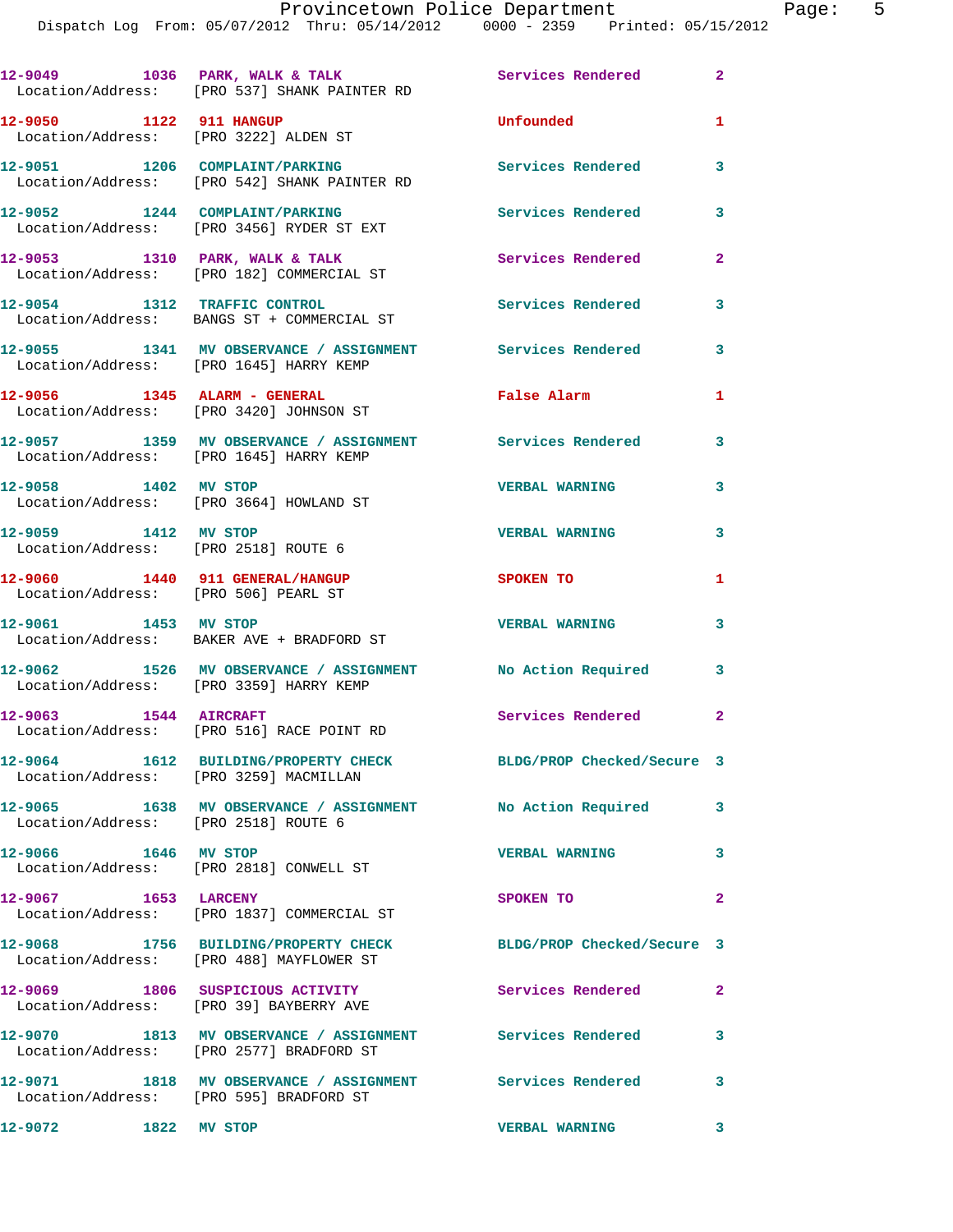|                                                                | Provincetown Police Department<br>Dispatch Log From: 05/07/2012 Thru: 05/14/2012 0000 - 2359 Printed: 05/15/2012 |                            |                |
|----------------------------------------------------------------|------------------------------------------------------------------------------------------------------------------|----------------------------|----------------|
|                                                                | Location/Address: CONWAY ST + BRADFORD ST                                                                        |                            |                |
| 12-9073 1825 MV STOP                                           | Location/Address: [PRO 3456] RYDER ST EXT                                                                        | <b>VERBAL WARNING</b>      | 3              |
|                                                                | 12-9074 1837 MEDICAL EMERGENCY<br>Location/Address: [PRO 3259] MACMILLAN WHARF                                   | Transported to Hospital    | 1              |
| 12-9075 1838 MV STOP                                           | Location/Address: [PRO 3456] RYDER ST EXT                                                                        | <b>VERBAL WARNING</b>      | 3              |
| 12-9076 1844 MV STOP                                           | Location/Address: CONWAY ST + BRADFORD ST                                                                        | <b>VERBAL WARNING</b>      | 3              |
| 12-9077 1951 ANIMAL CALL                                       | Location/Address: [PRO 285] COMMERCIAL ST                                                                        | <b>Services Rendered</b>   | 2              |
|                                                                | 12-9078 1952 SUSPICIOUS ACTIVITY<br>Location/Address: [PRO 542] SHANK PAINTER RD                                 | SPOKEN TO                  | $\mathbf{2}$   |
|                                                                | 12-9079 2033 BUILDING/PROPERTY CHECK BLDG/PROP Checked/Secure 3<br>Location/Address: [PRO 530] SHANKPAINTER RD   |                            |                |
| Location/Address: [PRO 3222] ALDEN ST                          | 12-9080 2046 MEDICAL EMERGENCY/DOT                                                                               | Transported to Hospital    | 1              |
| Location/Address: [PRO 16] BRADFORD ST                         | 12-9081 2100 BUILDING/PROPERTY CHECK BLDG/PROP Checked/Secure 3                                                  |                            |                |
|                                                                | 12-9082 2106 SUSPICIOUS VEHICLE<br>Location/Address: [PRO 75] CAPTAIN BERTIE RD                                  | <b>SPOKEN TO</b>           | 2              |
| 12-9083 2121 FOLLOW UP                                         | Location/Address: [PRO 1837] COMMERCIAL ST                                                                       | Services Rendered          | $\mathbf{2}$   |
|                                                                | 12-9084 2126 BUILDING/PROPERTY CHECK<br>Location/Address: [PRO 2989] COMMERCIAL ST                               | BLDG/PROP Checked/Secure 3 |                |
|                                                                | 12-9085 2209 MV OBSERVANCE / ASSIGNMENT Services Rendered<br>Location/Address: [PRO 2577] BRADFORD ST            |                            | 3              |
| Location/Address: [PRO 2521] ROUTE 6                           | 12-9086 2213 ASSIST AGENCY / MUTUAL AID Services Rendered                                                        |                            | 3              |
| 12-9087 2226 BAR CHECK                                         | Location/Address: [PRO 2737] COMMERCIAL ST                                                                       | Services Rendered          | $\mathbf{2}$   |
| Location/Address: [PRO 444] HIGH POLE                          | 12-9088 2318 BUILDING/PROPERTY CHECK                                                                             | BLDG/PROP Checked/Secure 3 |                |
| 12-9089 2328 BAR CHECK                                         | Location/Address: [PRO 399] COMMERCIAL ST                                                                        | Services Rendered          | $\overline{2}$ |
|                                                                | 12-9090 2335 BUILDING/PROPERTY CHECK<br>Location/Address: [PRO 440] HARRY KEMP WAY                               | BLDG/PROP Checked/Secure 3 |                |
| 12-9091 2354 BAR CHECK                                         | Location/Address: [PRO 3443] COMMERCIAL ST                                                                       | Services Rendered          | $\overline{2}$ |
| For Date: $05/09/2012$ - Wednesday                             |                                                                                                                  |                            |                |
| 12-9092 0003 BAR CHECK<br>Location/Address: [PRO 80] CARVER ST |                                                                                                                  | Services Rendered          | $\mathbf{2}$   |
| 12-9093 0015 FOLLOW UP                                         | Location/Address: [PRO 3443] COMMERCIAL ST                                                                       | Services Rendered          | 2              |
|                                                                |                                                                                                                  |                            | 3              |

Location/Address: [PRO 2577] BRADFORD ST

Page: 6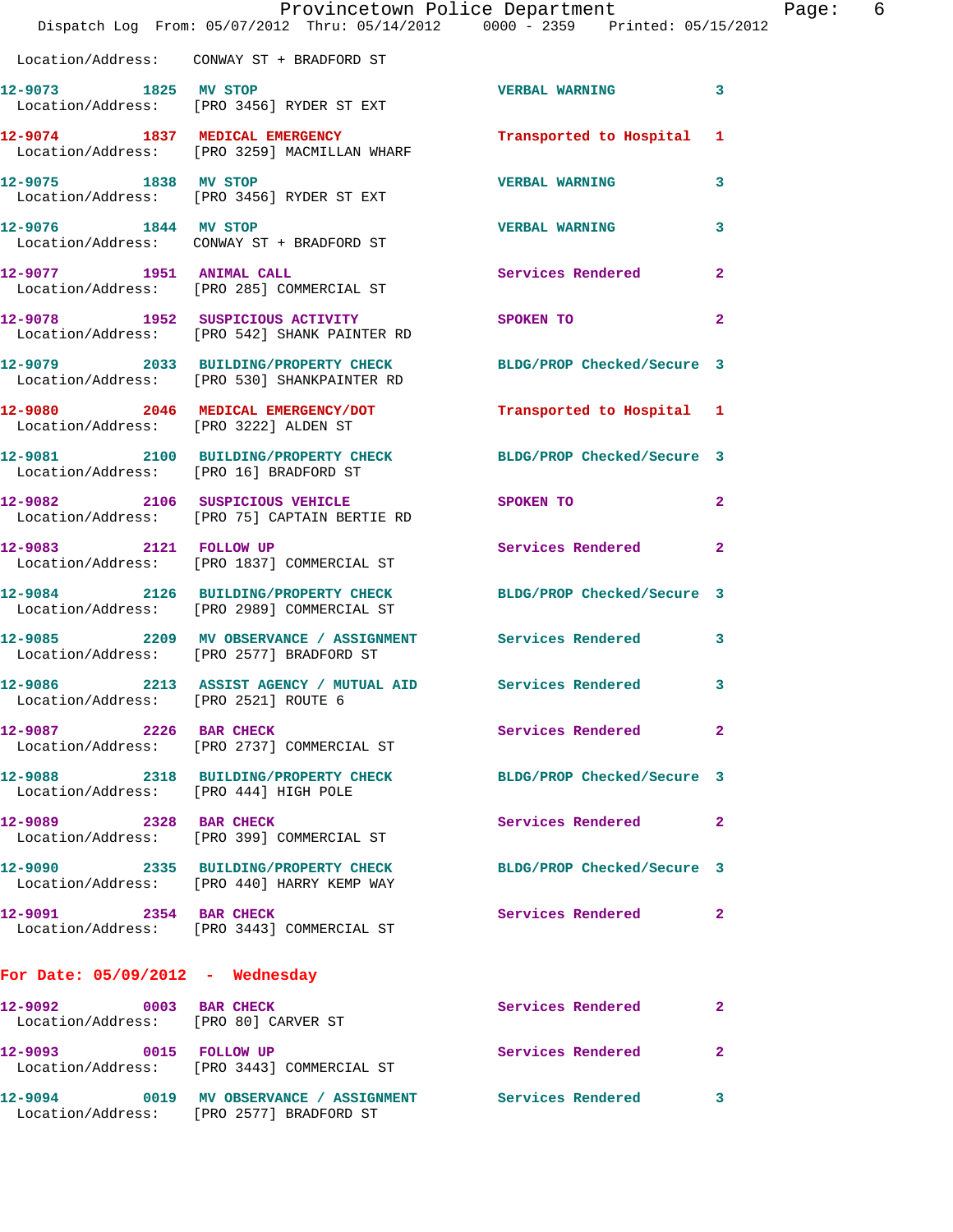|                                      | Provincetown Police Department Fage: 7<br>Dispatch Log From: 05/07/2012 Thru: 05/14/2012 0000 - 2359 Printed: 05/15/2012 |                            |              |    |  |
|--------------------------------------|--------------------------------------------------------------------------------------------------------------------------|----------------------------|--------------|----|--|
|                                      | 12-9095 0020 BUILDING/PROPERTY CHECK BLDG/PROP Checked/Secure 3<br>Location/Address: [PRO 2543] MACMILLAN                |                            |              |    |  |
|                                      | 12-9096 0022 ALARM - GENERAL<br>Location/Address: [PRO 3193] COMMERCIAL ST                                               | Services Rendered 1        |              |    |  |
|                                      | 12-9097 0041 MV OBSERVANCE / ASSIGNMENT Services Rendered 3<br>Location/Address: BRADFORD ST + STANDISH ST               |                            |              |    |  |
| 12-9098 0143 MV STOP                 | Location/Address: [PRO 16] BRADFORD ST                                                                                   | VERBAL WARNING 3           |              |    |  |
|                                      | 12-9099 0152 BUILDING/PROPERTY CHECK BLDG/PROP Checked/Secure 3<br>Location/Address: [PRO 3256] COMMERCIAL ST            |                            |              |    |  |
|                                      | 12-9100 0300 BUILDING/PROPERTY CHECK BLD/PROP CHECKED UNSECUR 3<br>Location/Address: [PRO 1646] WINSLOW ST               |                            |              |    |  |
|                                      | 12-9101 0302 BUILDING/PROPERTY CHECK BLDG/PROP Checked/Secure 3<br>Location/Address: [PRO 1646] WINSLOW ST               |                            |              |    |  |
|                                      | 12-9102 0353 LOBBY TRAFFIC<br>Location/Address: [PRO 542] SHANK PAINTER RD                                               | Services Rendered 2        |              | 15 |  |
|                                      | 12-9103 0521 BUILDING/PROPERTY CHECK BLDG/PROP Checked/Secure 3<br>Location/Address: [PRO 545] SHANK PAINTER RD          |                            |              |    |  |
| Location/Address: ROUTE 6            | 12-9104 0540 MV OBSERVANCE / ASSIGNMENT Services Rendered 3                                                              |                            |              |    |  |
|                                      | 12-9105 0546 BUILDING/PROPERTY CHECK BLDG/PROP Checked/Secure 3<br>Location/Address: [PRO 254] COMMERCIAL ST             |                            |              |    |  |
|                                      | 12-9106 0630 ALARM - GENERAL<br>Location/Address: [PRO 440] HARRY KEMP WAY                                               | Services Rendered 1        |              |    |  |
| Location/Address: COMMERCIAL ST      | 12-9107 0706 ALARM/WORKING ON SPRINKLERS Services Rendered 1                                                             |                            |              |    |  |
|                                      | 12-9108 0816 911 TTY TEST CALL<br>Location/Address: [PRO 542] SHANK PAINTER RD                                           | Services Rendered          | 1            |    |  |
|                                      | 12-9109 0845 BUILDING/PROPERTY CHECK<br>Location/Address: [PRO 2543] MACMILLAN WHARF                                     | BLDG/PROP Checked/Secure 3 |              |    |  |
|                                      | 12-9110 0845 BUILDING/PROPERTY CHECK BLDG/PROP Checked/Secure 3<br>Location/Address: [PRO 564] BAYBERRY AVE              |                            |              |    |  |
|                                      | 12-9111 6858 WRITTEN WARN 90/7, 90/20 Citation/Warning Issued 3<br>Location/Address: [PRO 3448] BRADFORD ST              |                            |              |    |  |
|                                      | 12-9112 0859 COMPLAINT/UNKNOWN<br>Location/Address: [PRO 542] SHANK PAINTER RD                                           | Services Rendered 3        |              |    |  |
| Location/Address: WEST VINE ST       | 12-9113 0905 TRAFFIC CONTROL                                                                                             | No Action Required 3       |              |    |  |
| Location/Address: [PRO 3440] ROUTE 6 | 12-9114 0915 MV OBSERVANCE / ASSIGNMENT Services Rendered                                                                |                            | 3            |    |  |
| Location/Address: ROUTE 6            | 12-9115 0920 WRIT WARN 90/17                                                                                             | Citation/Warning Issued 3  |              |    |  |
|                                      | 12-9116 1004 MEDICAL EMERGENCY<br>Location/Address: [PRO 519] RACE POINT RD                                              | <b>Services Rendered</b>   | $\mathbf{1}$ |    |  |
|                                      | 12-9117 1007 PARKING COMPLAINT / GENERAL Services Rendered 3<br>Location/Address: [PRO 208] COMMERCIAL ST                |                            |              |    |  |
| 12-9118 1015 MEDICAL EMERGENCY       |                                                                                                                          | Transported to Hospital 1  |              |    |  |

Location/Address: [PRO 440] HARRY KEMP WAY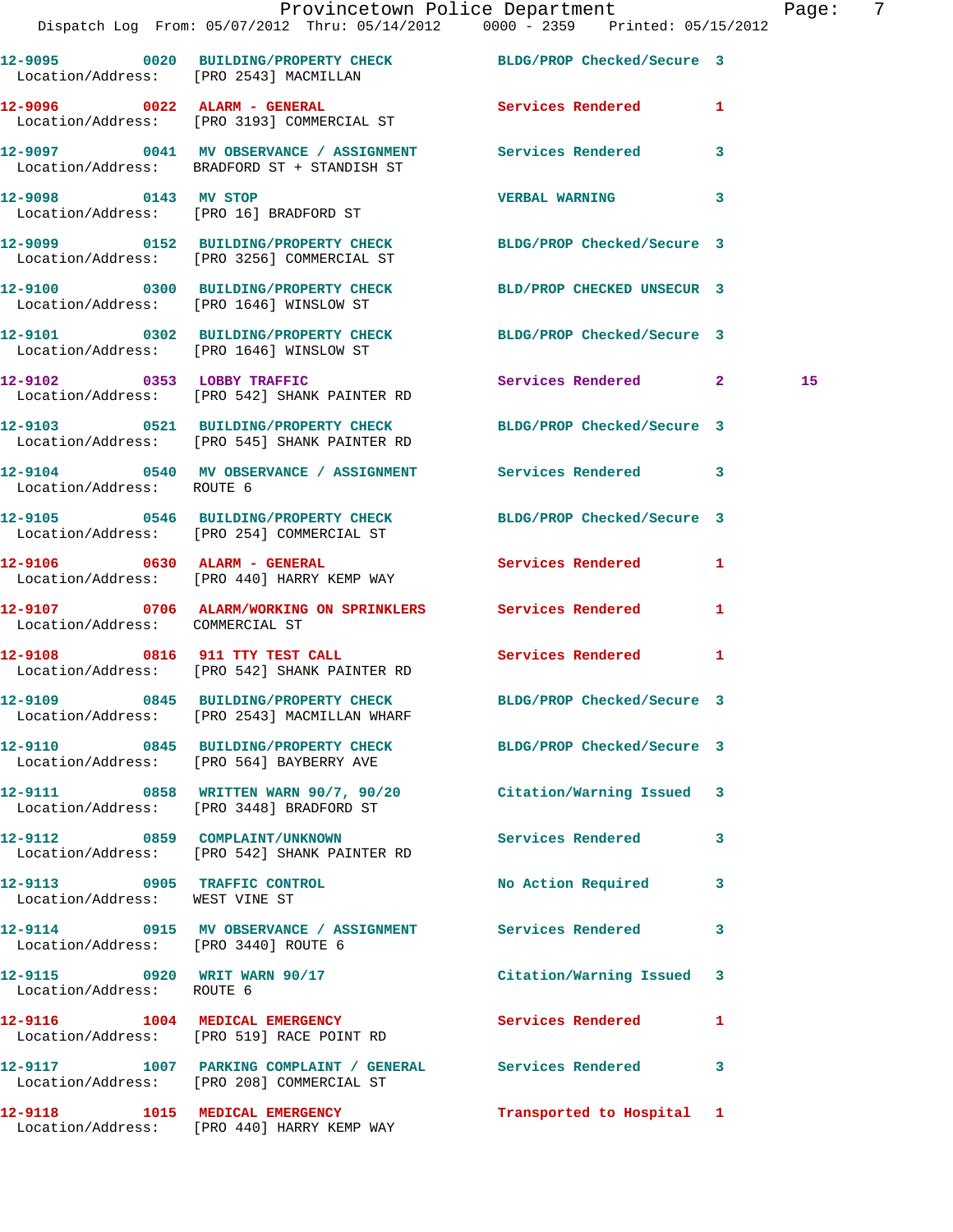| Provincetown Police Department                 |  |  |  | Page: |  |  |  |  |                                 |  |  |
|------------------------------------------------|--|--|--|-------|--|--|--|--|---------------------------------|--|--|
| Dispatch Log From: 05/07/2012 Thru: 05/14/2012 |  |  |  |       |  |  |  |  | 0000 - 2359 Printed: 05/15/2012 |  |  |

|                                    | 12-9119 1028 MV OBSERVANCE / ASSIGNMENT Services Rendered<br>Location/Address: [PRO 2521] ROUTE 6               |                            | $\mathbf{3}$               |
|------------------------------------|-----------------------------------------------------------------------------------------------------------------|----------------------------|----------------------------|
| 12-9120 1052 DISORDERLY            | Location/Address: BRADFORD ST EXT + PROVINCELANDS RD                                                            | Services Rendered 2        |                            |
|                                    | 12-9121 1100 DISTURBANCE/WARNED<br>Location/Address: CENTRAL ST + BRADFORD ST                                   | <b>VERBAL WARNING</b>      | 1                          |
|                                    | 12-9122 1119 PARKING QUESTIONS Services Rendered<br>Location/Address: [PRO 1898] BRADFORD ST                    |                            | $\mathbf{3}$               |
|                                    | 12-9123 1123 WIRES DOWN<br>Location/Address: [PRO 1515] BRADFORD ST + HANCOCK ST                                | Services Rendered          | $\mathbf{2}$               |
|                                    | 12-9124 1127 PRIVATE PARKING QUESTIONS Services Rendered<br>Location/Address: [PRO 1572] FRANKLIN ST            |                            | 3                          |
|                                    | 12-9125 1227 STOLEN BIKE<br>Location/Address: [PRO 2539] RYDER ST EXT                                           | <b>Services Rendered</b>   | $\overline{2}$             |
|                                    | 12-9126 1307 ANIMAL CALL/RACCOON IN CEILING Services Rendered<br>Location/Address: [PRO 2818] CONWELL ST        |                            | $\mathbf{2}$               |
|                                    | 12-9127 1310 PARKING COMPLAINT / GENERAL Citation/Warning Issued 3<br>Location/Address: [PRO 175] COMMERCIAL ST |                            |                            |
|                                    | 12-9128 1320 LOST CAMERA<br>Location/Address: [PRO 1953] COMMERCIAL ST                                          | <b>Services Rendered</b>   | 3                          |
|                                    | 12-9129 1348 HAZARDS/WATER - ALL OK<br>Location/Address: [PRO 350] COMMERCIAL ST                                | No Action Required 2       |                            |
|                                    | 12-9130 1417 MEDICAL EMERGENCY/DOT<br>Location/Address: [PRO 440] HARRY KEMP WAY                                | Transported to Hospital 1  |                            |
|                                    | 12-9131 1455 LOST PROPERTY-BLACK WALLET<br>Location/Address: [PRO 1953] COMMERCIAL ST                           | No Action Required 3       |                            |
|                                    | 12-9133 1553 RESTRAINING ORDER<br>Location/Address: [PRO 542] SHANK PAINTER RD                                  | No Action Required 3       |                            |
|                                    | 12-9132 1554 BUILDING/PROPERTY CHECK<br>Location/Address: [PRO 564] BAYBERRY                                    | BLDG/PROP Checked/Secure 3 |                            |
|                                    | 12-9134 1646 BUILDING/PROPERTY CHECK<br>Location/Address: [PRO 3259] MACMILLAN                                  | BLDG/PROP Checked/Secure 3 |                            |
|                                    | 12-9135 1658 CHILD ENDANGERMENT<br>Location/Address: [PRO 2823] FRANKLIN ST                                     | No Action Required 2       |                            |
|                                    | 12-9136 1712 BUILDING/PROPERTY CHECK<br>Location/Address: [PRO 2483] COMMERCIAL ST                              | BLDG/PROP Checked/Secure 3 |                            |
|                                    | 12-9137 1810 MV OBSERVANCE / ASSIGNMENT No Action Required<br>Location/Address: [PRO 2521] ROUTE 6              |                            | $\overline{\phantom{a}}$ 3 |
|                                    | 12-9138 1947 MV OBSERVANCE / ASSIGNMENT<br>Location/Address: [PRO 2521] ROUTE 6                                 | No Action Required         | 3                          |
| 12-9139 1951 MV STOP               | Location/Address: CENTER ST + BRADFORD ST                                                                       | <b>VERBAL WARNING</b>      | $\overline{\mathbf{3}}$    |
| Location/Address: PROVINCELANDS RD | 12-9140 1956 TRAFFIC CONTROL                                                                                    | No Action Required         | 3                          |
| 12-9141 2013 MV STOP               | Location/Address: ROUTE 6 + SNAIL RD                                                                            | <b>VERBAL WARNING</b>      | $\overline{\mathbf{3}}$    |
| 12-9142                            | 2027 MV STOP                                                                                                    | <b>VERBAL WARNING</b>      | 3                          |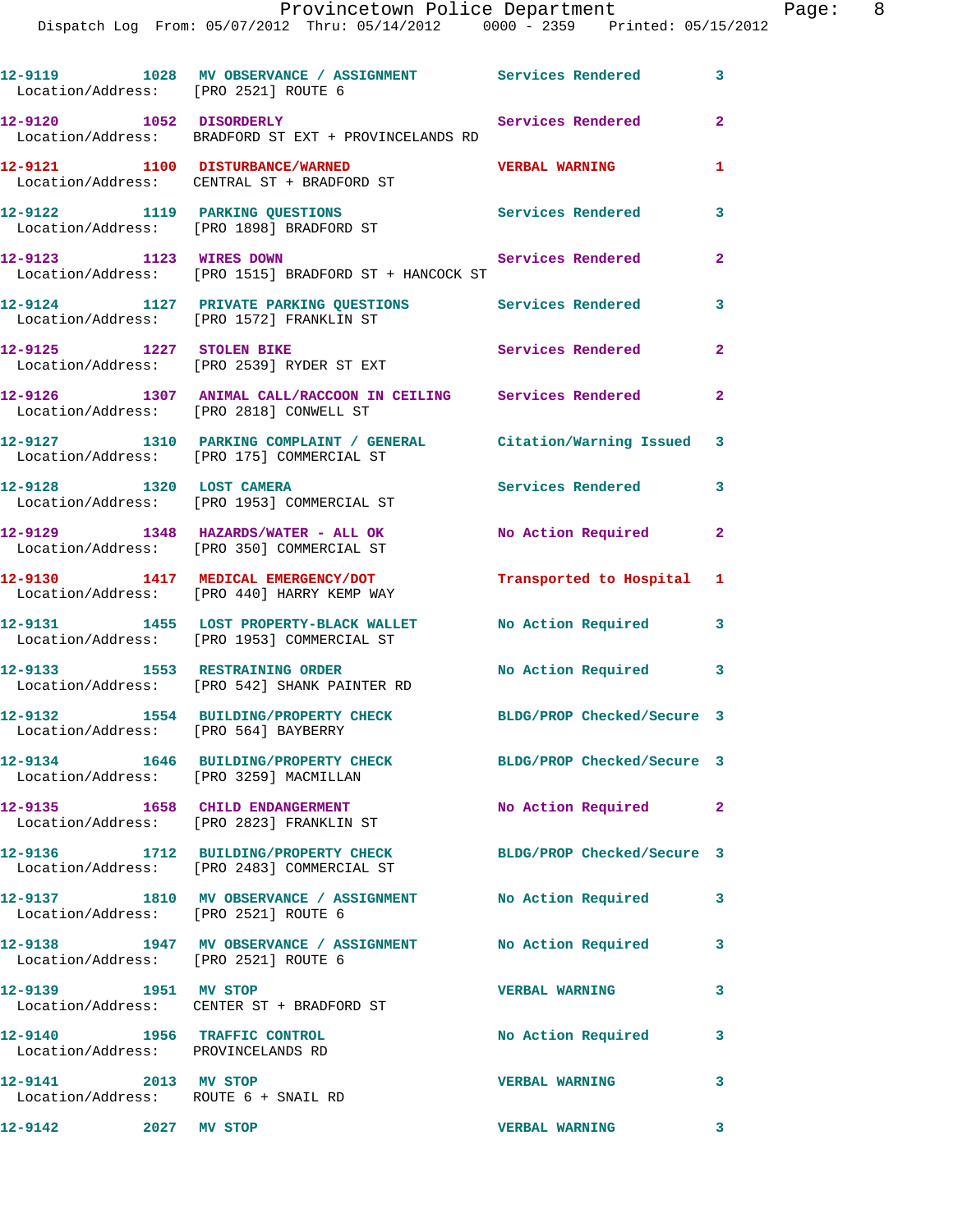|                                        | Dispatch Log From: 05/07/2012 Thru: 05/14/2012 0000 - 2359 Printed: 05/15/2012                                  | Provincetown Police Department |              | Page: 9 |  |
|----------------------------------------|-----------------------------------------------------------------------------------------------------------------|--------------------------------|--------------|---------|--|
| Location/Address: ROUTE 6 + SNAIL RD   |                                                                                                                 |                                |              |         |  |
|                                        | 12-9143 2049 BUILDING/PROPERTY CHECK BLDG/PROP Checked/Secure 3<br>Location/Address: [PRO 519] RACE POINT RD    |                                |              |         |  |
| 12-9144 2052 MV STOP                   | Location/Address: ROUTE 6 + SNAIL RD                                                                            | VERBAL WARNING 3               |              |         |  |
|                                        | 12-9145 2054 MV OBSERVANCE / ASSIGNMENT No Action Required 3<br>Location/Address: [PRO 595] BRADFORD ST         |                                |              |         |  |
| 12-9146 2112 MV STOP                   | Location/Address: HANCOCK ST + BRADFORD ST                                                                      | <b>VERBAL WARNING 3</b>        |              |         |  |
|                                        | 12-9147 2119 MV STOP<br>Location/Address: [PRO 61] BRADFORD ST                                                  | VERBAL WARNING 3               |              |         |  |
| Location/Address: [PRO 444] HIGH POLE  | 12-9148 2130 BUILDING/PROPERTY CHECK BLDG/PROP Checked/Secure 3                                                 |                                |              |         |  |
|                                        | 12-9149 2153 LOST PROPERTY-WALLET/FOUND No Action Required 3<br>Location/Address: [PRO 539] SHANK PAINTER RD    |                                |              |         |  |
| 12-9150 2158 MV STOP                   | Location/Address: [PRO 3004] BRADFORD ST                                                                        | VERBAL WARNING 3               |              |         |  |
|                                        | 12-9151 2208 BUILDING/PROPERTY CHECK BLDG/PROP Checked/Secure 3<br>Location/Address: [PRO 175] COMMERCIAL ST    |                                |              |         |  |
| For Date: $05/10/2012$ - Thursday      |                                                                                                                 |                                |              |         |  |
|                                        | 12-9153 0110 BUILDING/PROPERTY CHECK BLDG/PROP Checked/Secure 3<br>Location/Address: [PRO 2543] MACMILLAN WHARF |                                |              |         |  |
|                                        | 12-9154 0115 MV OBSERVANCE / ASSIGNMENT Services Rendered 3<br>Location/Address: BRADFORD ST + RYDER ST         |                                |              |         |  |
| Location/Address: [PRO 16] BRADFORD ST | 12-9155 0128 BUILDING/PROPERTY CHECK BLDG/PROP Checked/Secure 3                                                 |                                |              |         |  |
|                                        | 12-9156 0230 BUILDING/PROPERTY CHECK BLDG/PROP Checked/Secure 3<br>Location/Address: [PRO 2898] JEROME SMITH RD |                                |              |         |  |
|                                        | 12-9157 0339 BUILDING/PROPERTY CHECK BLDG/PROP Checked/Secure 3<br>Location/Address: [PRO 175] COMMERCIAL ST    |                                |              |         |  |
|                                        | 12-9158 0433 ALARM - GENERAL<br>Location/Address: [PRO 530] SHANK PAINTER RD                                    | BLDG/PROP Checked/Secure 1     |              |         |  |
| 12-9159 0440 LOBBY TRAFFIC             | Location/Address: [PRO 542] SHANK PAINTER RD                                                                    | Services Rendered 2            |              | 35      |  |
| Location/Address: [PRO 444] HIGH POLE  | 12-9160 0528 BUILDING/PROPERTY CHECK BLDG/PROP Checked/Secure 3                                                 |                                |              |         |  |
|                                        | 12-9161 0545 COMPLAINT<br>Location/Address: [PRO 366] COMMERCIAL ST                                             | Services Rendered              | 3            |         |  |
| 12-9162 0557 AIRCRAFT                  | Location/Address: [PRO 516] RACE POINT RD                                                                       | Services Rendered              | $\mathbf{2}$ |         |  |
|                                        | 12-9163 0626 PARK, WALK & TALK<br>Location: [PRO 3431] LOPES SQUARE                                             | Services Rendered              | $\mathbf{2}$ |         |  |
|                                        | 12-9164 0703 FIRE/VENDING MACHINE<br>Location/Address: [PRO 3259] MACMILLAN WHARF                               | Extinguished                   | $\mathbf{1}$ |         |  |
|                                        | 12-9165 0735 SPRINKLER SYSTEM DOWN                                                                              | No Action Required 1           |              |         |  |

Location/Address: [PRO 290] COMMERCIAL ST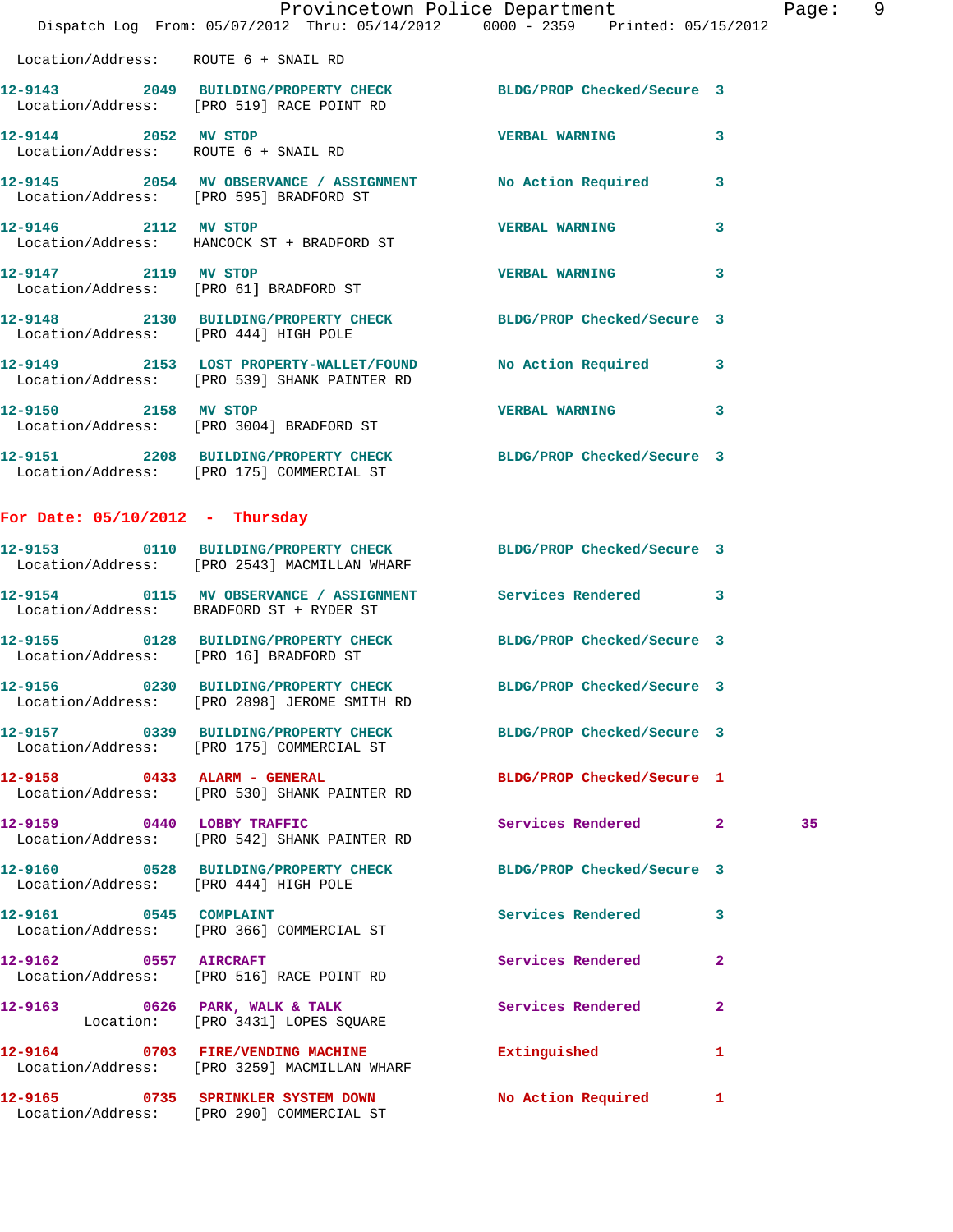|                                                                  | Provincetown Police Department<br>Dispatch Log From: 05/07/2012 Thru: 05/14/2012 0000 - 2359 Printed: 05/15/2012 |                           |                |
|------------------------------------------------------------------|------------------------------------------------------------------------------------------------------------------|---------------------------|----------------|
|                                                                  | 12-9166 0743 TRAFFIC CONTROL Taken/Referred to Other 3<br>Location/Address: BRADFORD ST + COURT ST               |                           |                |
| Location/Address: [PRO 571] ALDEN ST                             | 12-9167 0754 BUILDING/PROPERTY CHECK BLDG/PROP Checked/Secure 3                                                  |                           |                |
| Location/Address: [PRO 2543] MACMILLAN                           | 12-9168 0808 BUILDING/PROPERTY CHECK BLDG/PROP Checked/Secure 3                                                  |                           |                |
| 12-9169 0814 MV STOP                                             | Location/Address: [PRO 536] SHANK PAINTER RD                                                                     | <b>VERBAL WARNING</b>     | 3              |
|                                                                  | 12-9170 0820 ANIMAL CALL<br>Location/Address: [PRO 414] CONWELL ST                                               | No Action Required        | 2              |
|                                                                  | 12-9171 0824 ASSIST CITIZEN<br>Location/Address: MASONIC PL + COMMERCIAL ST                                      | Services Rendered         | 3              |
| 12-9174 0824 ANIMAL CALL                                         | Location/Address: [PRO 3158] MEADOW RD                                                                           | Services Rendered         | $\mathbf{2}$   |
|                                                                  | 12-9172 0825 BUILDING/PROPERTY CHECK BLDG/PROP Checked/Secure 3<br>Location/Address: [PRO 2494] BRADFORD ST      |                           |                |
|                                                                  | 12-9173 0831 MV OBSERVANCE / ASSIGNMENT<br>Location/Address: BRADFORD ST + SHANK PAINTER RD                      | No Action Required        | 3              |
|                                                                  | 12-9175 0851 191 OUT OF TOWN TIL 6PM<br>Location/Address: [PRO 1892] SHANK PAINTER RD                            | No Action Required        | 1              |
|                                                                  | 12-9176 0855 COMPLAINT-HATE INCIDENT<br>Location/Address: [PRO 447] JEROME SMITH RD                              | Unfounded                 | 3              |
| Location/Address: PLEASANT ST                                    | 12-9177 0918 ANIMAL CALL/FOUND                                                                                   | No Action Required        | 2              |
|                                                                  | 12-9178 0933 FOLLOW UP<br>Location/Address: [PRO 414] CONWELL ST                                                 | <b>No Action Required</b> | $\overline{a}$ |
| Location/Address: [PRO 564] BAYBERRY                             | 12-9179 0952 BUILDING/PROPERTY CHECK BLDG/PROP Checked/Secure 3                                                  |                           |                |
| 12-9180 0959 COMPLAINT-SEC 12<br>Location: CENTER OF TOWN        |                                                                                                                  | No Action Required        | 3              |
|                                                                  | 12-9181 1010 AIRCRAFT-FLIGHT COVERAGE No Action Required<br>Location/Address: [PRO 516] RACE POINT RD            |                           | $\overline{2}$ |
| Location/Address: [PRO 3287] ROUTE 6                             | 12-9182 1018 BUILDING/PROPERTY CHECK BLDG/PROP Checked/Secure 3                                                  |                           |                |
| 12-9183 1038 TRAFFIC CONTROL<br>Location/Address: THISTLEMORE RD |                                                                                                                  | No Action Required        | 3              |
| 12-9184 1046 GENERAL INFO                                        |                                                                                                                  | No Action Required        | 3              |
|                                                                  | 12-9185 1058 ASSIST CITIZEN-FINGER PRINTS Services Rendered<br>Location/Address: [PRO 542] SHANK PAINTER RD      |                           | 3              |
| 12-9186 1059 MV STOP                                             | Location/Address: [PRO 2929] HOWLAND ST                                                                          | <b>VERBAL WARNING</b>     | 3              |
| Location/Address: [PRO 2521] ROUTE 6                             | 12-9187 1104 MV OBSERVANCE / ASSIGNMENT No Action Required                                                       |                           | 3              |
|                                                                  | 12-9188 1122 BUILDING/PROPERTY CHECK BLDG/PROP Checked/Secure 3<br>Location/Address: [PRO 2898] JEROME SMITH RD  |                           |                |
| 12-9189 1128 FOLLOW UP                                           | Location/Address: [PRO 414] CONWELL ST                                                                           | No Action Required        | $\mathbf{2}$   |

Page: 10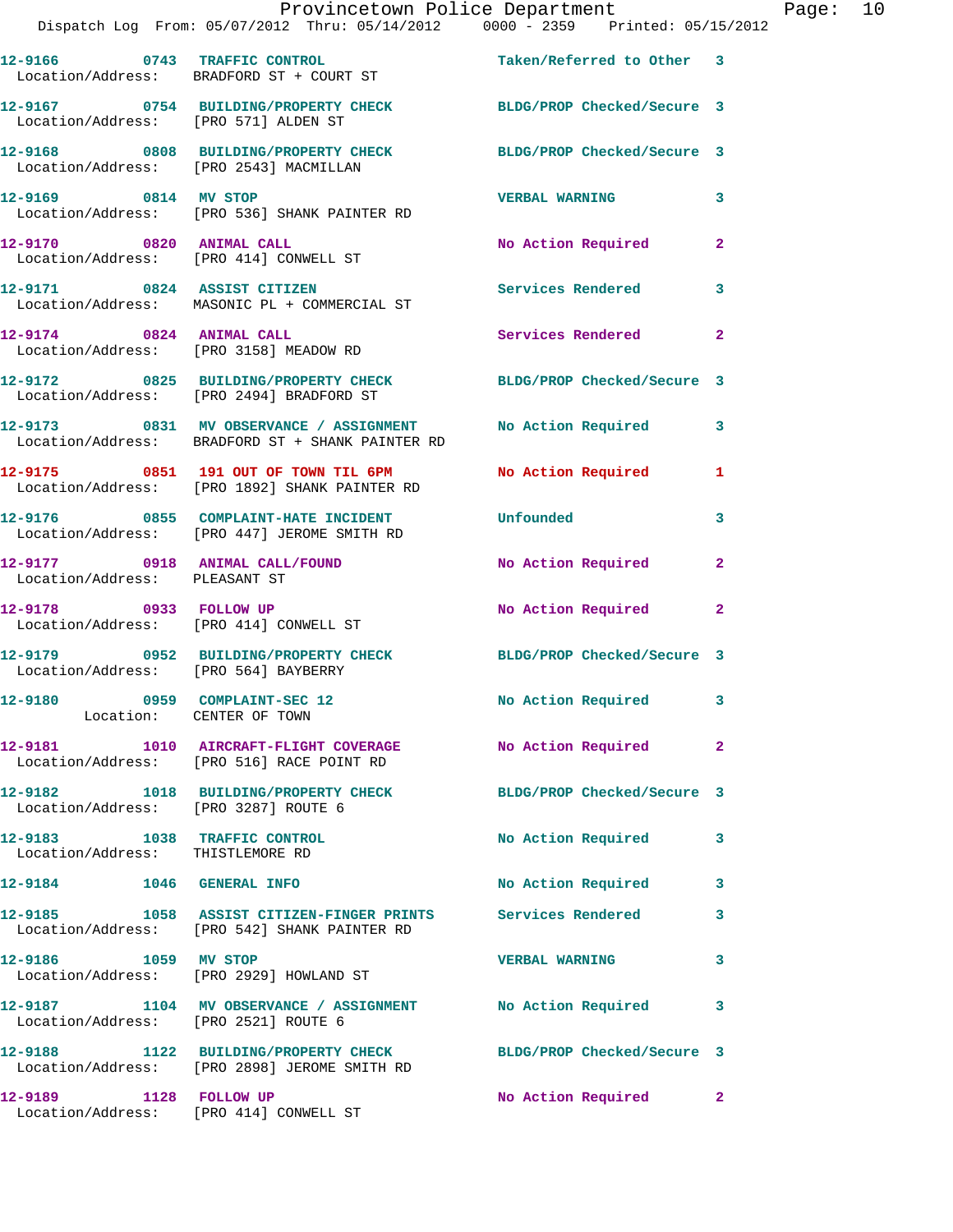|                                                   | Provincetown Police Department Fage: 11<br>Dispatch Log From: 05/07/2012 Thru: 05/14/2012   0000 - 2359   Printed: 05/15/2012 |                            |              |  |
|---------------------------------------------------|-------------------------------------------------------------------------------------------------------------------------------|----------------------------|--------------|--|
|                                                   | 12-9190 1135 ANIMAL CALL<br>Location/Address: [PRO 1570] FISHBURN CT                                                          | Services Rendered 2        |              |  |
|                                                   | 12-9191 1141 ANIMAL CALL<br>Location/Address: [PRO 517] RACE POINT RD                                                         | Taken/Referred to Other 2  |              |  |
| Location/Address: RACE POINT RD                   | 12-9192 1219 MEDICAL EMERGENCY 1 Transported to Hospital 1<br>Refer To $P/C$ : 12-70-AR                                       |                            |              |  |
| Location: CETER RAOM                              | 12-9193 1320 PARK, WALK & TALK No Action Required 2                                                                           |                            |              |  |
|                                                   | 12-9194 1351 SERVE RESTRAINING ORDER No Action Required 2<br>Location/Address: [PRO 542] SHANK PAINTER RD                     |                            |              |  |
|                                                   | 12-9195 1354 MV STOP<br>Location/Address: PRINCE ST + BRADFORD ST                                                             | Citation/Warning Issued 3  |              |  |
|                                                   | 12-9196 1419 FIRE, SMOKE FROM CHIMNEY Taken/Referred to Other 1<br>Location/Address: [PRO 1131] TINYS WAY                     |                            |              |  |
|                                                   | 12-9198 1506 COMPLAINT 12-9198 No Action Required 3<br>Location/Address: [PRO 2233] COMMERCIAL ST                             |                            |              |  |
|                                                   | 12-9197 1515 PARK, WALK & TALK 1991 Services Rendered 2<br>Location/Address: [PRO 3222] ALDEN ST                              |                            |              |  |
|                                                   | 12-9200 1532 TRAFFIC CONTROL Services Rendered<br>Location/Address: COMMERCIAL ST                                             |                            | 3            |  |
|                                                   | 12-9201 1535 FOUND WALLET/RETURNED No Action Required 3<br>Location: [PRO 3431] LOPES SQUARE                                  |                            |              |  |
| Location/Address: [PRO 2521] ROUTE 6              | 12-9199 1551 MV OBSERVANCE / ASSIGNMENT No Action Required 3                                                                  |                            |              |  |
| 12-9203 1620 MV STOP<br>Location/Address: ROUTE 6 |                                                                                                                               | Vehicle Towed              | 3            |  |
|                                                   | 12-9202 1621 FOLLOW UP<br>Location/Address: [PRO 414] CONWELL ST                                                              | Services Rendered          | $\mathbf{2}$ |  |
| Refer To Arrest: 12-71-AR                         | 12-9204 1638 ASSIST AGENCY / WARRANT Arrest(s) Made 3<br>Location: [WEL] WELLFLEET POLICE DEPT                                |                            |              |  |
|                                                   | 12-9205 1654 BUILDING/PROPERTY CHECK BLDG/PROP Checked/Secure 3<br>Location/Address: [PRO 2898] JEROME SMITH RD               |                            |              |  |
|                                                   | 12-9206 1714 ANIMAL CALL/COMPLAINT Could Not Locate 2<br>Location/Address: [PRO 3259] MACMILLAN WHARF                         |                            |              |  |
|                                                   | 12-9207 1753 BUILDING/PROPERTY CHECK<br>Location/Address: [PRO 433] RYDER ST EXT                                              | BLDG/PROP Checked/Secure 3 |              |  |
| 12-9208 1802 FOLLOW UP                            | Location/Address: [PRO 414] CONWELL ST                                                                                        | Services Rendered          | $\mathbf{2}$ |  |
|                                                   | 12-9209 1813 ALARM - GENERAL<br>Location/Address: [PRO 530] SHANK PAINTER RD                                                  | False Alarm                | 1            |  |
|                                                   | 12-9210 1845 TRAFFIC/DETOUR SIGNS<br>Location/Address: [PRO 61] BRADFORD ST                                                   | Services Rendered          | 3            |  |
|                                                   | 12-9211 2002 BUILDING/PROPERTY CHECK BLDG/PROP Checked/Secure 3<br>Location/Address: [PRO 3256] COMMERCIAL ST                 |                            |              |  |
|                                                   | 12-9212 2023 BUILDING/PROPERTY CHECK BLDG/PROP Checked/Secure 3<br>Location/Address: [PRO 16] BRADFORD ST                     |                            |              |  |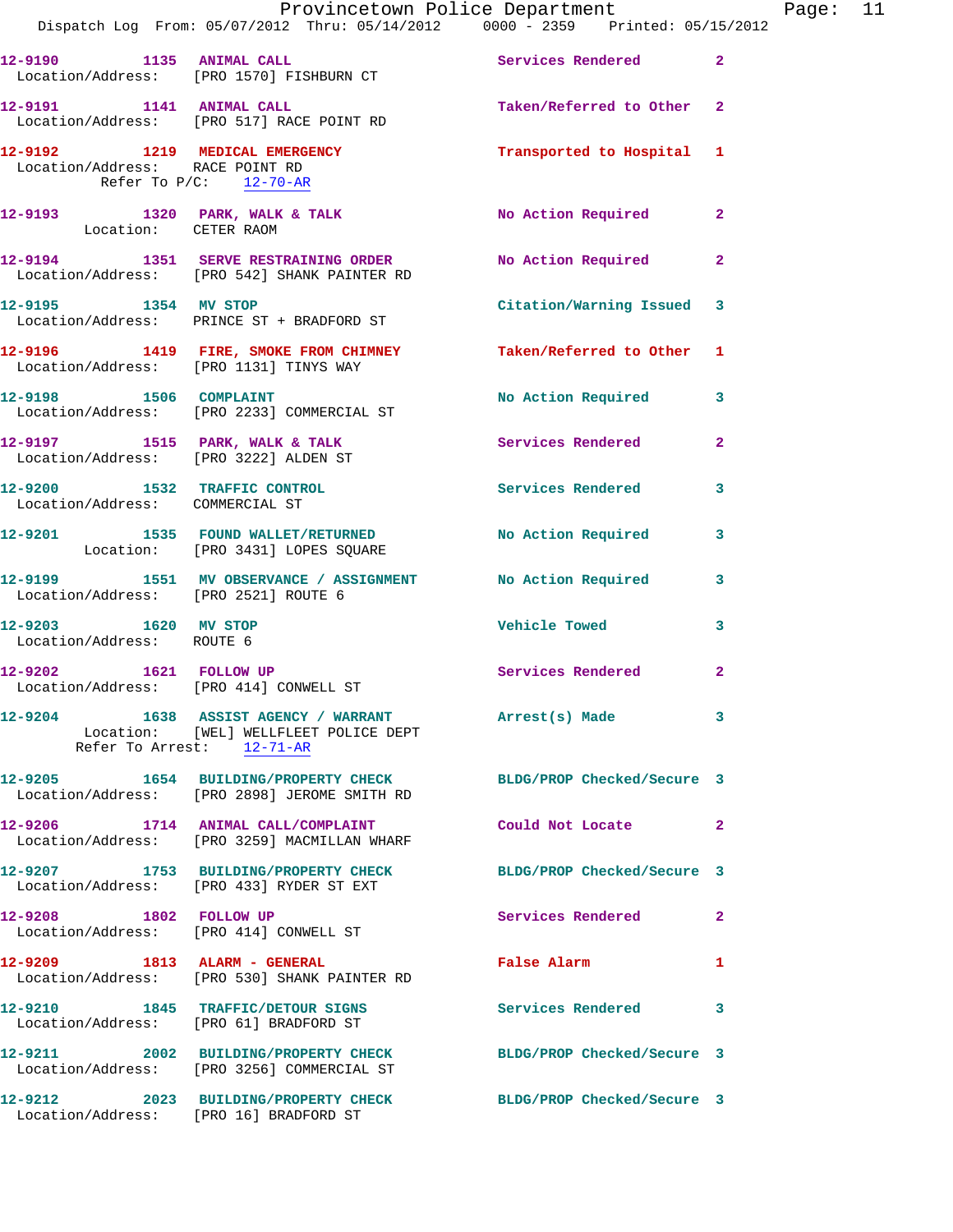|                                                                    | Provincetown Police Department                                                                               |                       |                         |
|--------------------------------------------------------------------|--------------------------------------------------------------------------------------------------------------|-----------------------|-------------------------|
|                                                                    | Dispatch Log From: 05/07/2012 Thru: 05/14/2012 0000 - 2359 Printed: 05/15/2012                               |                       |                         |
|                                                                    | 12-9213 2049 MV OBSERVANCE / ASSIGNMENT Services Rendered<br>Location/Address: BRADFORD ST + CONWELL ST      |                       | $\mathbf{3}$            |
|                                                                    | 12-9214 2052 MV OBSERVANCE / ASSIGNMENT Services Rendered<br>Location/Address: BRADFORD ST + RYDER ST        |                       | 3                       |
| 12-9215 2059 MV STOP                                               | Location/Address: [PRO 43] BRADFORD ST                                                                       | <b>VERBAL WARNING</b> | 3                       |
| Location/Address: [PRO 2539] RYDER ST                              | 12-9216  2106 ASSIST AGENCY / MUTUAL AID  Services Rendered                                                  |                       | 3                       |
|                                                                    | 12-9217 2109 BUILDING/PROPERTY CHECK BLDG/PROP Checked/Secure 3<br>Location/Address: [PRO 106] COMMERCIAL ST |                       |                         |
|                                                                    | 12-9218 2140 MV OBSERVANCE / ASSIGNMENT Services Rendered<br>Location/Address: [PRO 2513] ROUTE 6            |                       | $\overline{\mathbf{3}}$ |
| 12-9219 2146 MV STOP<br>Location/Address: ROUTE 6 + CONWELL ST     |                                                                                                              | <b>VERBAL WARNING</b> | $\overline{\mathbf{3}}$ |
|                                                                    | 12-9220 2155 BUILDING/PROPERTY CHECK BLDG/PROP Checked/Secure 3<br>Location/Address: [PRO 519] RACE POINT RD |                       |                         |
| 12-9221 2202 NOISE COMPLAINT<br>Location/Address: OLD ANN PAGE WAY |                                                                                                              | Services Rendered     | $\overline{\mathbf{3}}$ |
|                                                                    | 12-9222 2258 BUILDING/PROPERTY CHECK Services Rendered<br>Location/Address: [PRO 1778] SHANKPAINTER RD       |                       | 3                       |

**12-9223 2310 MV OBSERVANCE / ASSIGNMENT Services Rendered 3**  Location/Address: ALDEN ST + BRADFORD ST **12-9224 2318 BUILDING/PROPERTY CHECK BLDG/PROP Checked/Secure 3**  Location/Address: [PRO 545] SHANKPAINTER RD **12-9225 2359 BUILDING/PROPERTY CHECK Services Rendered 3**  Location/Address: [PRO 3259] MACMILLAN

## **For Date: 05/11/2012 - Friday**

|                                                               | 12-9226 0024 LOBBY TRAFFIC Services Rendered 3<br>Location/Address: [PRO 542] SHANK PAINTER RD                     |                          |                         | 33 <sup>2</sup> |
|---------------------------------------------------------------|--------------------------------------------------------------------------------------------------------------------|--------------------------|-------------------------|-----------------|
| Location/Address: [PRO 3287] ROUTE 6                          | 12-9227 0214 BUILDING/PROPERTY CHECK BLDG/PROP Checked/Secure 3                                                    |                          |                         |                 |
|                                                               | 12-9228       0330   BUILDING/PROPERTY CHECK        Services Rendered<br>Location/Address: [PRO 306] COMMERCIAL ST |                          | $\overline{\mathbf{3}}$ |                 |
|                                                               | Location/Address: [PRO 488] MAYFLOWER ST                                                                           |                          | $\overline{\mathbf{3}}$ |                 |
|                                                               | 12-9230 0518 BUILDING/PROPERTY CHECK BLDG/PROP Checked/Secure 3<br>Location/Address: [PRO 2206] COMMERCIAL ST      |                          |                         |                 |
| 12-9231 0703 FOLLOW UP                                        | Location/Address: [PRO 414] CONWELL ST                                                                             | <b>Services Rendered</b> | $\overline{2}$          |                 |
| 12-9232 0737 TRAFFIC CONTROL<br>Location/Address: BRADFORD ST |                                                                                                                    | Services Rendered        | 3                       |                 |
|                                                               | 12-9233 0802 LOST PROPERTY-LOST WALLET No Action Required<br>Location/Address: [PRO 3392] COMMERCIAL ST            |                          | $\overline{\mathbf{3}}$ |                 |
| 12-9234 0848 MV STOP                                          | Location/Address: [PRO 730] BRADFORD ST                                                                            | <b>VERBAL WARNING</b>    | 3                       |                 |
| 12-9235 0900 ASSIST CITIZEN                                   | Location/Address: [PRO 542] SHANK PAINTER RD                                                                       | No Action Required       | $\overline{\mathbf{3}}$ |                 |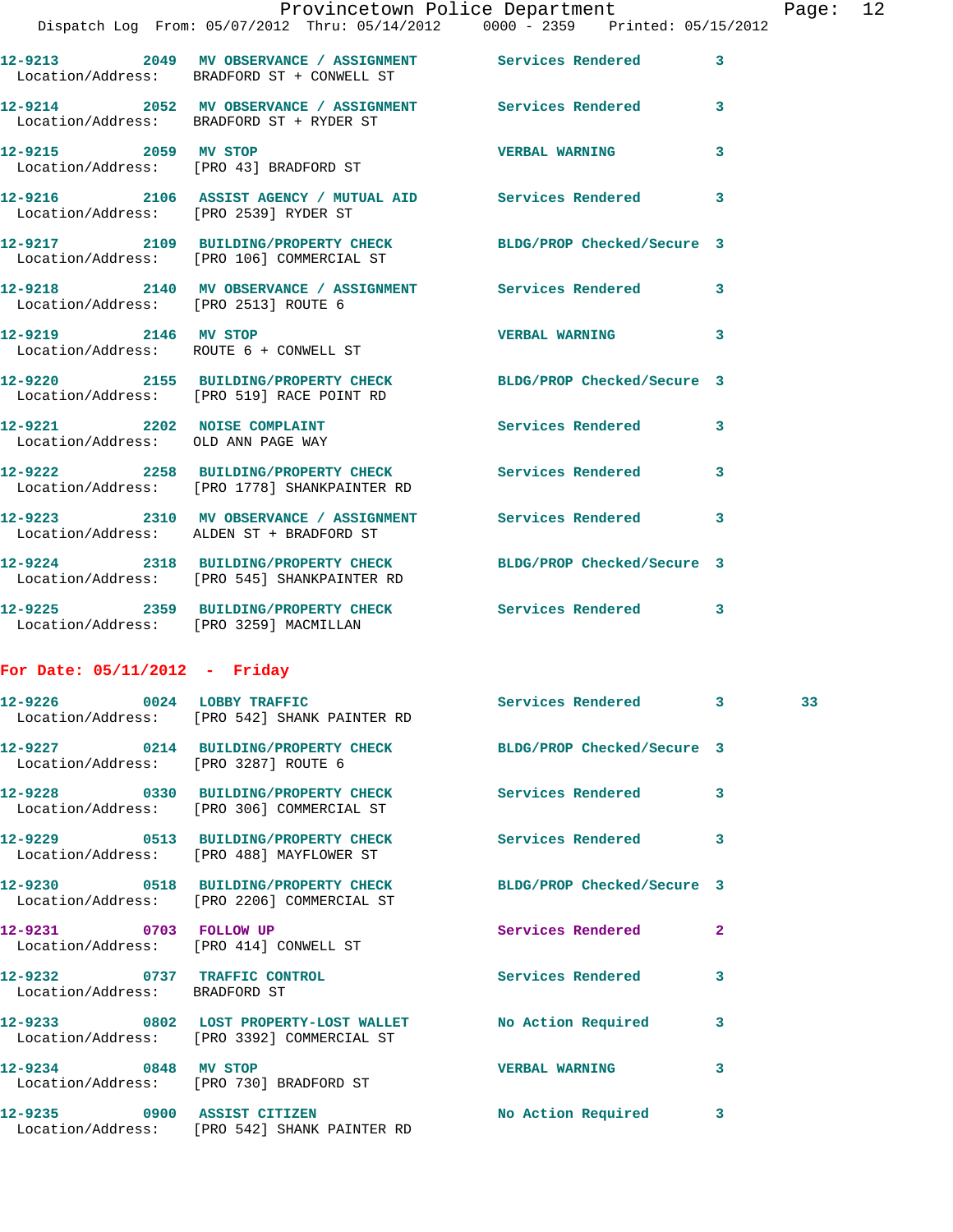Dispatch Log From: 05/07/2012 Thru: 05/14/2012 0000 - 2359 Printed: 05/15/2012

|                                                                      | 12-9236 0925 911 GENERAL<br>Location/Address: [PRO 515] RACE POINT RD                                    | No Action Required 1       |                         |
|----------------------------------------------------------------------|----------------------------------------------------------------------------------------------------------|----------------------------|-------------------------|
| 12-9237 0931 TRAFFIC CONTROL                                         | Location/Address: MECHANIC ST + COMMERCIAL ST                                                            | Services Rendered 3        |                         |
|                                                                      | 12-9238 0937 ALARM - GENERAL<br>Location: [OT] 45 INFIELD AVE PROVIDENCE, RI                             | Taken to Family/Guardian 1 |                         |
| 12-9239 0938 COMPLAINT<br>Location/Address: [PRO 3287] ROUTE 6       |                                                                                                          | Taken/Referred to Other 3  |                         |
|                                                                      | 12-9240 0953 911 GENERAL<br>Location/Address: [PRO 440] HARRY KEMP WAY                                   | No Action Required 1       |                         |
| 12-9241 1011 ANIMAL CALL<br>Location/Address: COMMERCIAL ST          |                                                                                                          | No Action Required 2       |                         |
| 12-9242 1021 ALARM - GENERAL<br>Location/Address: COMMERCIAL ST      |                                                                                                          | No Action Required 1       |                         |
|                                                                      | 12-9243 1031 BUILDING/PROPERTY CHECK<br>Location/Address: [PRO 2483] COMMERCIAL ST                       | BLDG/PROP Checked/Secure 3 |                         |
| 12-9244 1121 FOLLOW UP                                               | Location/Address: [PRO 542] SHANK PAINTER RD                                                             | SPOKEN TO                  | $\overline{2}$          |
| 12-9245    1148    ALARM - GENERAL                                   | Location/Address: [PRO 3013] COMMERCIAL ST                                                               | Services Rendered          | $\mathbf{1}$            |
|                                                                      | 12-9246 1308 FOUND PROPERTY/CAMERA CASE No Action Required<br>Location/Address: [PRO 1633] COMMERCIAL ST |                            | 3                       |
|                                                                      | 12-9247 1354 MV OBSERVANCE / ASSIGNMENT Services Rendered<br>Location/Address: [PRO 1645] HARRY KEMP     |                            | 3                       |
| 12-9248 1355 MV STOP                                                 | Location/Address: [PRO 3664] HOWLAND ST                                                                  | <b>VERBAL WARNING</b>      | 3                       |
|                                                                      | 12-9249 1401 MV OBSERVANCE / ASSIGNMENT Services Rendered<br>Location/Address: [PRO 1645] HARRY KEMP     |                            | 3                       |
| 1405 MV STOP<br>12-9250                                              | Location/Address: HOWLAND ST + ROUTE 6                                                                   | <b>VERBAL WARNING</b>      | 3                       |
| 12-9251 1444 DISORDERLY                                              | Location/Address: [PRO 165] COMMERCIAL ST                                                                | SPOKEN TO                  | $\mathbf{2}$            |
| 12-9253 1454 TRAFFIC CONTROL<br>Location/Address: ROUTE 6 + SNAIL RD |                                                                                                          | Services Rendered          | 3                       |
|                                                                      | 12-9252 1502 PARK, WALK & TALK<br>Location/Address: [PRO 1778] SHANKPAINTER RD                           | BLDG/PROP Checked/Secure 2 |                         |
|                                                                      | 12-9254 1516 BUILDING/PROPERTY CHECK<br>Location/Address: [PRO 391] COMMERCIAL ST                        | BLDG/PROP Checked/Secure 3 |                         |
| Location/Address: [PRO 2521] ROUTE 6                                 | 12-9255 1518 MV OBSERVANCE / ASSIGNMENT Services Rendered                                                |                            | $\overline{\mathbf{3}}$ |
|                                                                      | 12-9257 1519 COMPLAINT/HEAT LAMP<br>Location/Address: [PRO 137] COMMERCIAL ST                            | Services Rendered          | 3                       |
| 12-9256 1523 MV STOP<br>Location/Address: SNAIL RD                   |                                                                                                          | <b>VERBAL WARNING</b>      | 3                       |
|                                                                      | 12-9258 1558 MISSING PERSON/RETURNED Services Rendered 1<br>Location/Address: [PRO 542] SHANK PAINTER RD |                            |                         |
| 12-9259 1606 TRAFFIC CONTROL                                         |                                                                                                          | Services Rendered 3        |                         |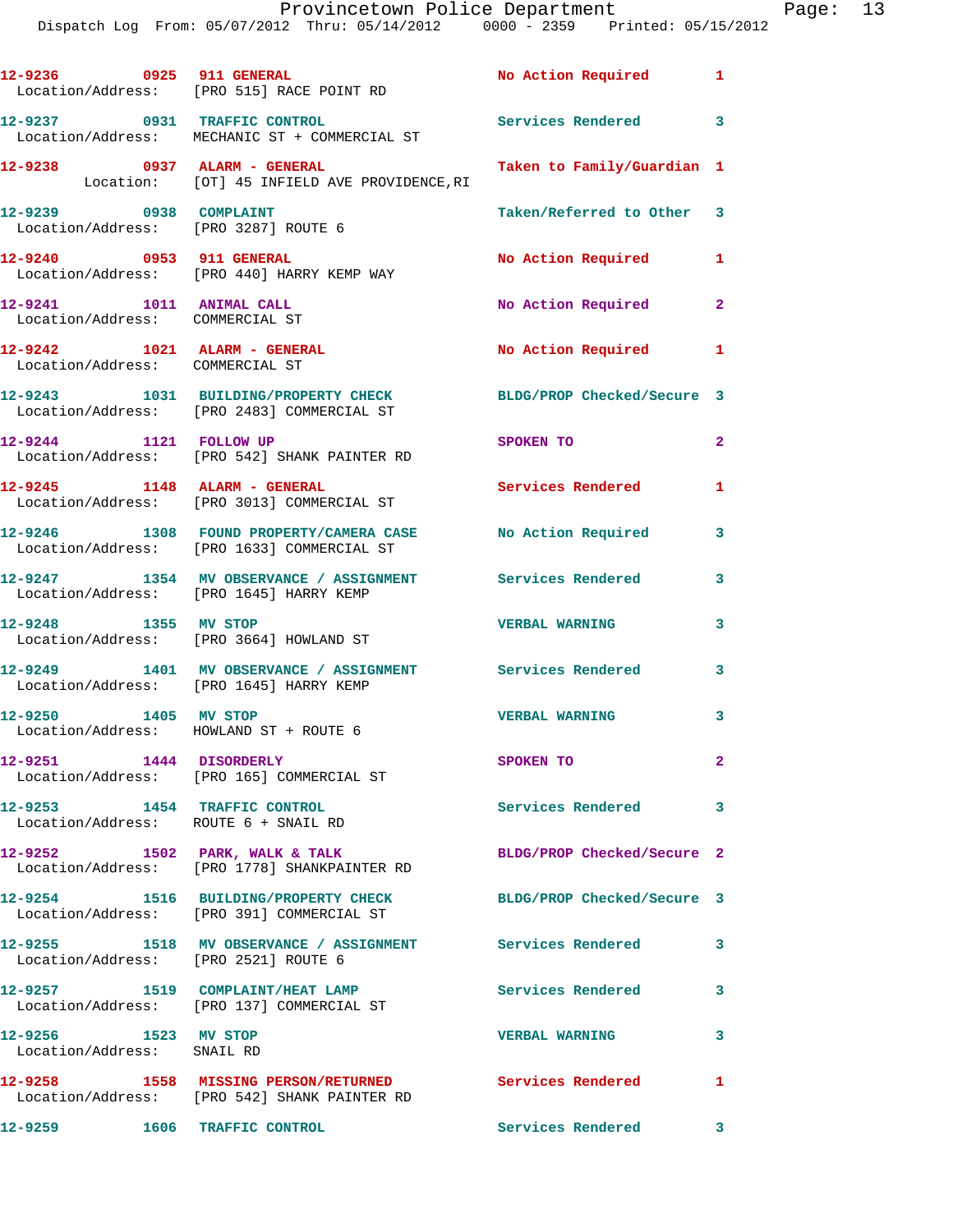|                                                              | Provincetown Police Department The Rage: 14<br>Dispatch Log From: 05/07/2012 Thru: 05/14/2012 0000 - 2359 Printed: 05/15/2012 |                             |              |    |  |
|--------------------------------------------------------------|-------------------------------------------------------------------------------------------------------------------------------|-----------------------------|--------------|----|--|
|                                                              | Location/Address: [PRO 523] COMMERCIAL ST                                                                                     |                             |              |    |  |
|                                                              | 12-9260 1755 BUILDING/PROPERTY CHECK BLDG/PROP Checked/Secure 3<br>Location/Address: [PRO 306] COMMERCIAL ST                  |                             |              |    |  |
|                                                              | 12-9261 1758 PARKING COMPLAINT / GENERAL Services Rendered 3<br>Location/Address: [PRO 2577] BRADFORD ST                      |                             |              |    |  |
|                                                              | 12-9262 1823 DISTURBANCE<br>Location/Address: [PRO 2525] SHIPS WAY RD                                                         | BLDG/PROP Checked/Secure 1  |              |    |  |
|                                                              | 12-9263 1846 PARK, WALK & TALK 3 Services Rendered 2<br>Location/Address: [PRO 105] COMMERCIAL ST                             |                             |              |    |  |
|                                                              | 12-9264 1903 BUILDING/PROPERTY CHECK BLDG/PROP Checked/Secure 3<br>Location/Address: [PRO 182] COMMERCIAL ST                  |                             |              |    |  |
|                                                              | 12-9265 1943 LOST NOKIA PHONE 12-9265 Rendered 3<br>Location/Address: [PRO 542] SHANK PAINTER RD                              |                             |              |    |  |
| Location/Address: OLD ANN PAGE WAY                           | 12-9266 2024 FOLLOW UP                                                                                                        | Could Not Locate            | $\mathbf{2}$ |    |  |
|                                                              | 12-9267 2036 FOLLOW UP<br>Location/Address: [PRO 1973] COURT ST                                                               | Could Not Locate 2          |              |    |  |
| Location/Address: [PRO 2513] ROUTE 6                         | 12-9268 2054 MV OBSERVANCE / ASSIGNMENT No Action Required 3                                                                  |                             |              |    |  |
| 12-9269 2200 FOLLOW UP<br>Location/Address: OLD ANN PAGE WAY |                                                                                                                               | Services Rendered 2         |              |    |  |
|                                                              | 12-9270 2211 FOLLOW UP<br>Location/Address: [PRO 1973] COURT ST                                                               | Services Rendered 2         |              |    |  |
|                                                              | 12-9271 2311 BUILDING/PROPERTY CHECK Services Rendered 3<br>Location/Address: [PRO 1778] SHANKPAINTER RD                      |                             |              |    |  |
|                                                              | 12-9272 2317 MV STOP<br>Location/Address: ROUTE 6 + CONWELL ST                                                                | No Action Required 3        |              |    |  |
| 12-9273 2325 BAR CHECK                                       | Location/Address: [PRO 2737] COMMERCIAL ST                                                                                    | <b>Services Rendered 22</b> |              |    |  |
| Location/Address: [PRO 3287] ROUTE 6                         | 12-9274 2330 BUILDING/PROPERTY CHECK BLDG/PROP Checked/Secure 3                                                               |                             |              |    |  |
|                                                              | 12-9275 2340 MV OBSERVANCE / ASSIGNMENT Services Rendered 3<br>Location/Address: STANDISH ST + BRADFORD ST                    |                             |              |    |  |
| 12-9276 2342 MV STOP                                         | Location/Address: BRADFORD ST + SHANK PAINTER RD                                                                              | <b>VERBAL WARNING</b>       | 3            |    |  |
| 12-9277 2344 MV STOP                                         | Location/Address: BRADFORD ST + CENTER ST                                                                                     | <b>VERBAL WARNING</b>       | 3            |    |  |
| For Date: $05/12/2012$ - Saturday                            |                                                                                                                               |                             |              |    |  |
| 12-9278 0008 BAR CHECK                                       | Location/Address: [PRO 3443] COMMERCIAL ST                                                                                    | LICENSING/NO ACTION 2       |              |    |  |
|                                                              | 12-9279 0018 LOBBY TRAFFIC<br>Location/Address: [PRO 542] SHANK PAINTER RD                                                    | Services Rendered 3         |              | 21 |  |
|                                                              | 12-9280 0101 BUILDING/PROPERTY CHECK                                                                                          | Services Rendered 3         |              |    |  |

Location/Address: [PRO 488] MAYFLOWER ST

Location/Address: [PRO 175] COMMERCIAL ST

**12-9281 0301 BUILDING/PROPERTY CHECK Services Rendered 3**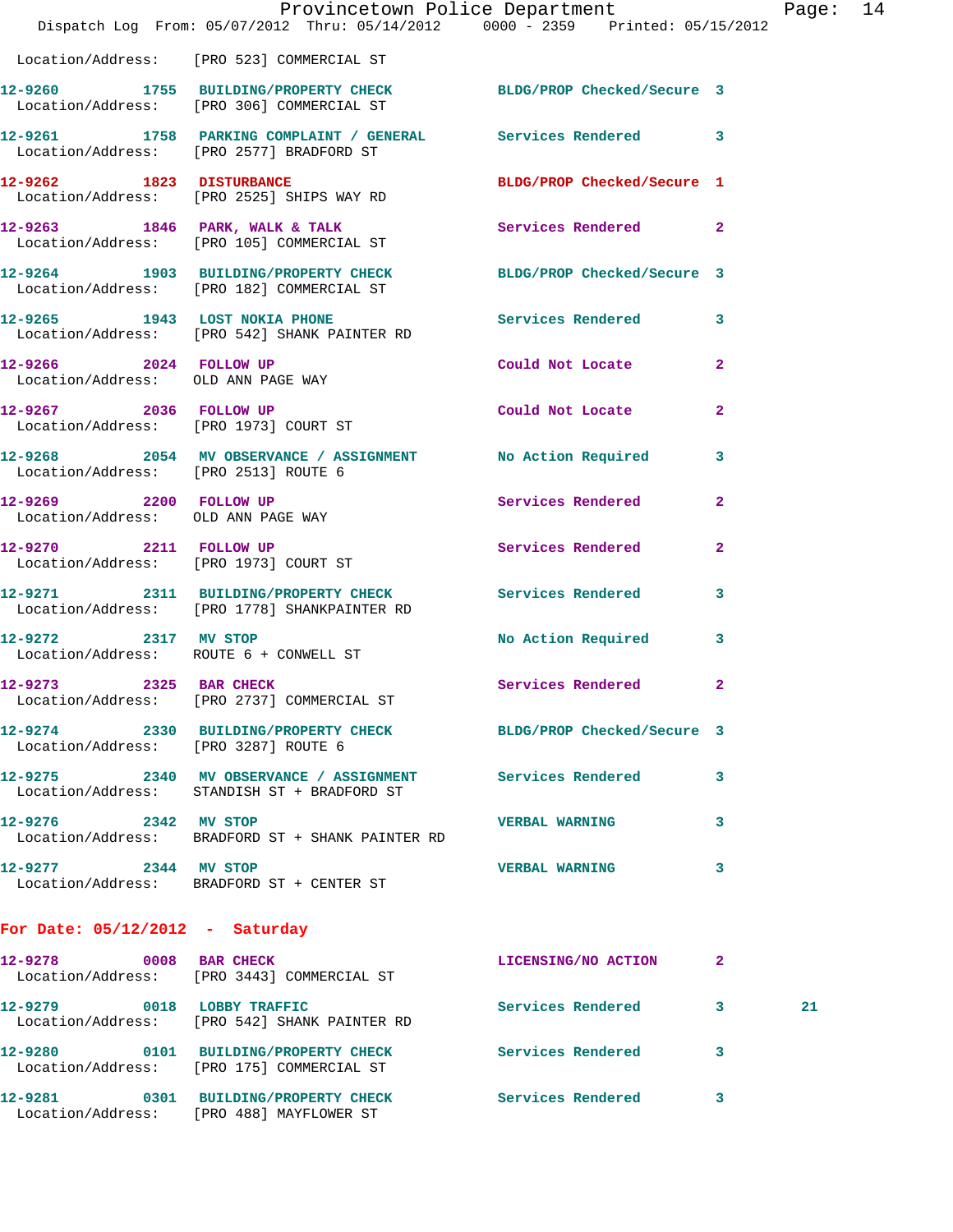|                                                                                |                            | Provincetown Police Department Page: 15<br>Dispatch Log From: 05/07/2012 Thru: 05/14/2012   0000 - 2359   Printed: 05/15/2012 |                                       |                           |                |   |  |
|--------------------------------------------------------------------------------|----------------------------|-------------------------------------------------------------------------------------------------------------------------------|---------------------------------------|---------------------------|----------------|---|--|
| Location/Address: [PRO 545] SHANKPAINTER RD                                    |                            | 12-9282 0315 BUILDING/PROPERTY CHECK BLDG/PROP Checked/Secure 3                                                               |                                       |                           |                |   |  |
| Location/Address: [PRO 2206] COMMERCIAL ST                                     |                            | 12-9283 0513 BUILDING/PROPERTY CHECK BLDG/PROP Checked/Secure 3                                                               |                                       |                           |                |   |  |
| Location/Address: [PRO 530] SHANKPAINTER RD                                    |                            | 12-9284 0609 BUILDING/PROPERTY CHECK Services Rendered                                                                        |                                       |                           | 3              |   |  |
| 12-9285 0610 ASSIST CITIZEN<br>Location/Address: [PRO 1486] PEARL ST           |                            |                                                                                                                               |                                       | No Action Required 3      |                |   |  |
| 12-9286 0622 AIRCRAFT-FLIGHT COV.<br>Location/Address: [PRO 516] RACE POINT RD |                            |                                                                                                                               |                                       | No Action Required        | $\mathbf{2}$   |   |  |
|                                                                                |                            | 12-9287 0743 GENERAL INFO-191 O.O.T. No Action Required                                                                       |                                       |                           | $\mathbf{3}$   |   |  |
| Location/Address: [PRO 571] ALDEN ST                                           |                            | 12-9288 0803 PARKING COMPLAINT / GENERAL SPOKEN TO                                                                            |                                       |                           | 3              |   |  |
| Location/Address: STANDISH ST + BRADFORD ST                                    |                            | 12-9289 0805 PARKING COMPLAINT / GENERAL SPOKEN TO                                                                            |                                       |                           | 3              |   |  |
| 12-9290 0832 ANIMAL CALL<br>Location/Address: [PRO 1989] COMMERCIAL ST         |                            |                                                                                                                               |                                       | No Action Required 2      |                | 3 |  |
| 12-9291 0909 MEDICAL EMERGENCY<br>Location/Address: [PRO 3222] ALDEN ST        |                            |                                                                                                                               |                                       | Transported to Hospital 1 |                |   |  |
| 12-9292 0932 LANDLORD/TENANT<br>Location/Address: COMMERCIAL ST                |                            |                                                                                                                               | Peace Restored                        |                           | $\mathbf{2}$   |   |  |
| Location/Address: [PRO 2233] COMMERCIAL ST                                     |                            | 12-9295 0941 COMPLAINT/CONSTRUCTION                                                                                           |                                       | No Action Required        | 3              |   |  |
| 12-9296 0941 STOLEN BIKE<br>Location/Address: [PRO 2737] COMMERCIAL ST         |                            |                                                                                                                               |                                       | No Action Required        | $\mathbf{2}$   |   |  |
| Location/Address: [PRO 516] RACE POINT RD                                      |                            | 12-9293 0944 AIRCRAFT-FLIGHT COV. No Action Required                                                                          |                                       |                           | $\mathbf{2}$   |   |  |
| Location/Address: [PRO 3632] COMMERCIAL ST                                     |                            | 12-9297 1006 ASSIST CITIZEN                                                                                                   |                                       | No Action Required        | $\mathbf{3}$   |   |  |
| Location/Address: [PRO 399] COMMERCIAL ST                                      |                            | 12-9298 1012 MEDICAL EMERGENCY <b>EXERGENERY PATIENT REFUSAL</b>                                                              |                                       |                           | 1              |   |  |
| 12-9294 1015 MV COMPLAINT                                                      |                            | Location/Address: [PRO 3296] SHANK PAINTER RD                                                                                 | SPOKEN TO                             |                           | $\overline{2}$ |   |  |
| Location/Address: [PRO 440] HARRY KEMP WAY                                     |                            | 12-9299 1022 ALARM - GENERAL <b>Example 12-9299</b> Palse Alarm                                                               |                                       |                           | 1              |   |  |
|                                                                                | Location: ALDEN STREET LOT | 12-9300 1123 PARKING COMPLAINT / GENERAL Services Rendered 3                                                                  |                                       |                           |                |   |  |
| Location/Address: [PRO 2524] SHIPS WAY RD                                      |                            | 12-9301 1212 PARKING COMPLAINT / GENERAL Citation/Warning Issued 3                                                            |                                       |                           |                | 1 |  |
| 12-9303 1301 MEDICAL EMERGENCY<br>Location/Address: [PRO 440] HARRY KEMP WAY   |                            |                                                                                                                               | <b>Services Rendered</b> 1            |                           |                |   |  |
| 12-9304 1314 DISTURBANCE<br>Location/Address: [PRO 1272] ALDEN ST              |                            |                                                                                                                               | Peace Restored and the Peace Restored |                           | 1              |   |  |
| Location/Address: [PRO 542] SHANK PAINTER RD                                   |                            | 12-9308 1338 ASSIST CITIZEN-VIN CHECK No Action Required 3                                                                    |                                       |                           |                |   |  |
|                                                                                |                            | 12-9305 1347 GENERAL INFO-CJIS DOWN NO Action Required 3                                                                      |                                       |                           |                |   |  |
| 12-9306                                                                        | 1350 MV COMPLAINT          |                                                                                                                               |                                       | Services Rendered         | $\overline{2}$ |   |  |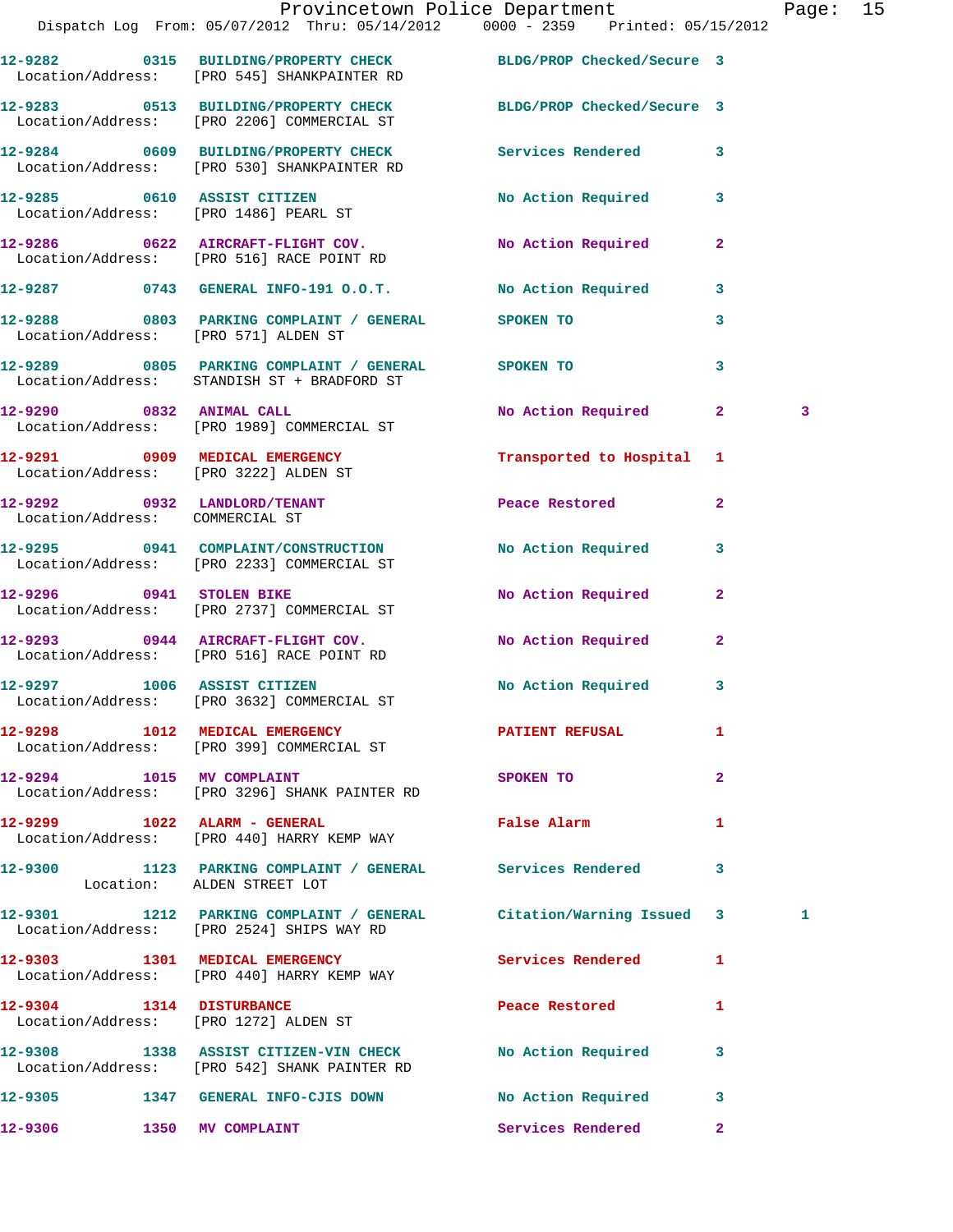|                                                        | Dispatch Log From: 05/07/2012 Thru: 05/14/2012 0000 - 2359 Printed: 05/15/2012                                   | Provincetown Police Department Page: 16 |                         |  |
|--------------------------------------------------------|------------------------------------------------------------------------------------------------------------------|-----------------------------------------|-------------------------|--|
|                                                        | Location/Address: [PRO 2543] MACMILLAN WHARF                                                                     |                                         |                         |  |
| Location/Address: [PRO 569] WINSLOW ST                 | 12-9307 1353 ASSIST AGENCY / MUTUAL AID SPOKEN TO                                                                |                                         | $\mathbf{3}$            |  |
|                                                        | 12-9309 1501 BIKE GENERAL/STOLEN Services Rendered 2<br>Location/Address: [PRO 1953] COMMERCIAL ST               |                                         |                         |  |
|                                                        | 12-9310 1502 PARKING COMPLAINT / GENERAL SPOKEN TO<br>Location/Address: [PRO 539] SHANK PAINTER RD               |                                         | 3                       |  |
|                                                        | 12-9311 1518 PARK, WALK & TALK 3POKEN TO<br>Location/Address: [PRO 447] JEROME SMITH RD                          |                                         | $\overline{2}$          |  |
|                                                        | 12-9312 1519 FOUND PROPERTY WALLET SPOKEN TO<br>Location/Address: [PRO 2737] COMMERCIAL ST                       |                                         | $\overline{\mathbf{3}}$ |  |
|                                                        | 12-9313 1548 LOST DEBIT CARD<br>Location/Address: [PRO 658] MOZART AVE                                           | Services Rendered 3                     |                         |  |
| Location/Address: OLD ANN PAGE WAY                     | 12-9315 1614 FOLLOW UP                                                                                           | Services Rendered 2                     |                         |  |
|                                                        | 12-9316 1620 VERBAL 90/7 PASS TAILLIGHT VERBAL WARNING 3<br>Location/Address: [PRO 408] CONWELL ST               |                                         |                         |  |
|                                                        | 12-9317 1651 BUILDING/PROPERTY CHECK BLDG/PROP Checked/Secure 3<br>Location/Address: [PRO 1778] SHANK PAINTER RD |                                         |                         |  |
| Location/Address: ROUTE 6                              | 12-9318 1702 MV OBSERVANCE / ASSIGNMENT Services Rendered 3                                                      |                                         |                         |  |
| 12-9319 1716 VERBAL 90/17<br>Location/Address: ROUTE 6 |                                                                                                                  | <b>VERBAL WARNING</b> 3                 |                         |  |
| Location/Address: SHANKPAINTER RD                      | 12-9320 1727 LOST CHOCOLATE LAB Services Rendered 2                                                              |                                         |                         |  |
| Location/Address: COMMERCIAL ST                        | 12-9321 1729 PARK, WALK & TALK Services Rendered                                                                 |                                         | $\mathbf{2}$            |  |
|                                                        | 12-9322 1813 ANIMAL CALL/LOOSE DOG Services Rendered 2<br>Location/Address: [PRO 542] SHANK PAINTER RD           |                                         |                         |  |
|                                                        | 12-9323 1837 ANIMAL CALL/SQUIRREL<br>Location/Address: [PRO 2832] COMMERCIAL ST                                  | Services Rendered                       | $\mathbf{2}$            |  |
|                                                        | 12-9324 1857 SUSPICIOUS ACTIVITY<br>Location/Address: [PRO 43] BRADFORD ST                                       | Services Rendered                       | $\mathbf{2}$            |  |
|                                                        | 12-9325 1941 BUILDING/PROPERTY CHECK BLDG/PROP Checked/Secure 3<br>Location/Address: [PRO 488] MAYFLOWER ST      |                                         |                         |  |
|                                                        | 12-9326 1952 PARK, WALK & TALK<br>Location/Address: [PRO 3398] COMMERCIAL ST                                     | Services Rendered 2                     |                         |  |
| Location/Address: BANGS ST                             | 12-9327 2026 MEDICAL EMERGENCY                                                                                   | Transported to Hospital 1               |                         |  |
|                                                        | 12-9328 2028 MEDICAL EMERGENCY<br>Location/Address: [PRO 356] COMMERCIAL ST                                      | Transported to Hospital 1               |                         |  |
|                                                        | 12-9329 2040 PARK, WALK & TALK<br>Location/Address: [PRO 105] COMMERCIAL ST                                      | Services Rendered 2                     |                         |  |
|                                                        | 12-9330 2047 MEDICAL EMERGENCY<br>Location/Address: [PRO 105] COMMERCIAL ST                                      | Transported to Hospital 1               |                         |  |
| Location/Address: [PRO 444] HIGH POLE                  | 12-9331 2133 BUILDING/PROPERTY CHECK BLDG/PROP Checked/Secure 3                                                  |                                         |                         |  |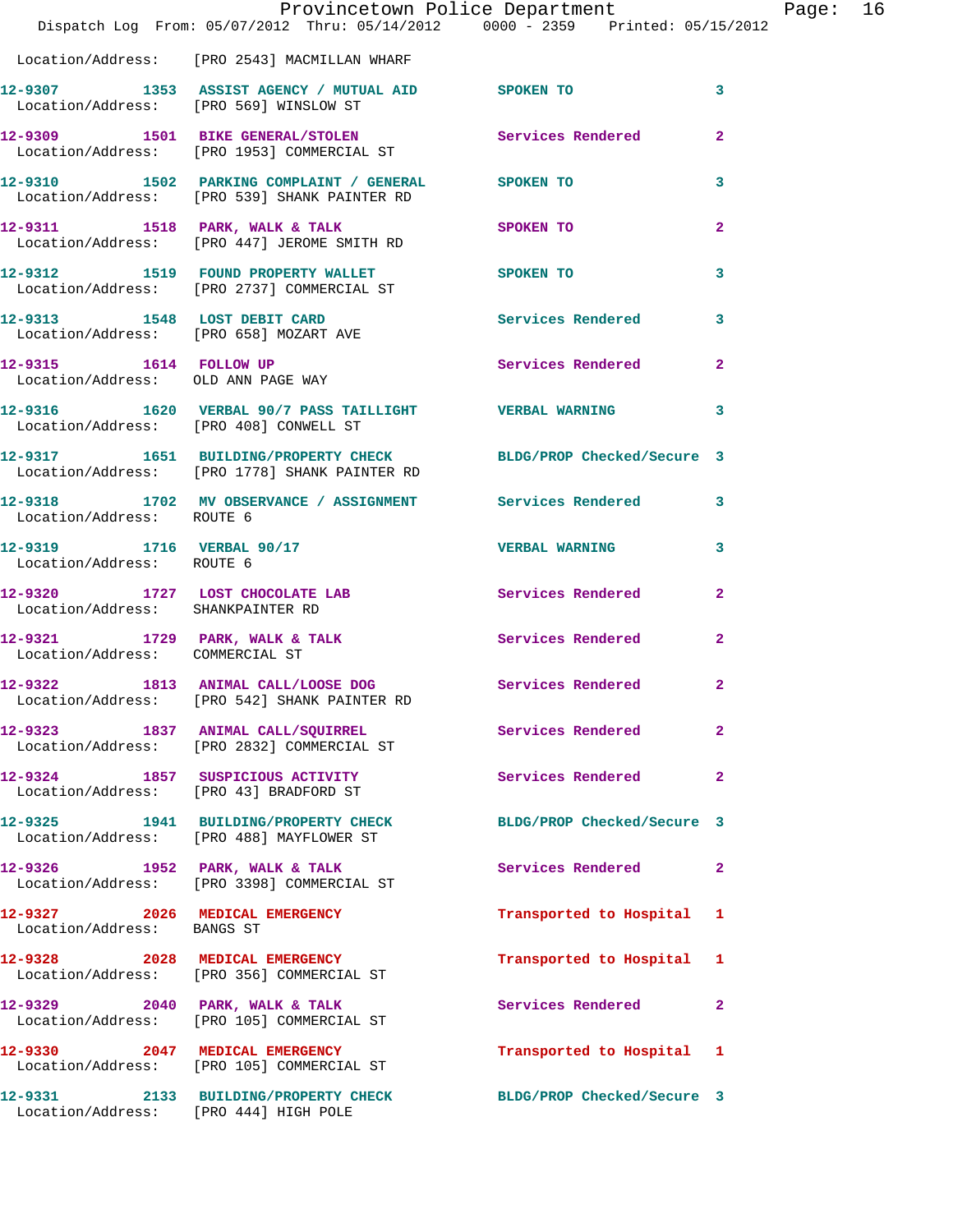|                                                                | Dispatch Log From: 05/07/2012 Thru: 05/14/2012   0000 - 2359   Printed: 05/15/2012                             |                           |                    |
|----------------------------------------------------------------|----------------------------------------------------------------------------------------------------------------|---------------------------|--------------------|
|                                                                | 12-9332 2148 BAR CHECK<br>Location/Address: [PRO 208] COMMERCIAL ST                                            | LICENSING/NO ACTION 2     |                    |
|                                                                | 12-9333 2213 VERBAL 89/4A<br>Location/Address: COURT ST + BRADFORD ST                                          | VERBAL WARNING 3          |                    |
|                                                                | 12-9334 2249 FOUND LICENSE PLATE<br>Location/Address: [PRO 3259] MACMILLAN WHARF                               | Services Rendered 3       |                    |
|                                                                | 12-9335 2320 MV DISABLED - NEEDS JUMP Services Rendered<br>Location/Address: [PRO 3259] MACMILLAN WHARF        |                           | $\mathbf{2}$       |
|                                                                | 12-9336 2342 BUILDING/PROPERTY CHECK BLDG/PROP Checked/Secure 3<br>Location/Address: [PRO 545] SHANKPAINTER RD |                           |                    |
| Location/Address: [PRO 571] ALDEN ST                           | 12-9337 2352 BUILDING/PROPERTY CHECK BLDG/PROP Checked/Secure 3                                                |                           |                    |
| For Date: $05/13/2012$ - Sunday                                |                                                                                                                |                           |                    |
|                                                                | 12-9338 0001 MV OBSERVANCE / ASSIGNMENT Services Rendered 3<br>Location/Address: BRADFORD ST + RYDER ST        |                           |                    |
|                                                                | 12-9339 6007 MV OBSERVANCE / ASSIGNMENT Services Rendered<br>Location/Address: HOWLAND ST + BRADFORD ST        |                           | $\mathbf{3}$       |
|                                                                | 12-9340 0008 MV DISABLED/FLAT TIRE Services Rendered<br>Location/Address: [PRO 3456] RYDER ST EXT              |                           | $\mathbf{2}$       |
|                                                                | 12-9341 0025 PARK, WALK & TALK Services Rendered<br>Location/Address: [PRO 2222] COMMERCIAL ST                 |                           | $\mathbf{2}$       |
|                                                                | 12-9342 0031 LOBBY TRAFFIC<br>Location/Address: [PRO 542] SHANK PAINTER RD                                     | Services Rendered         | 18<br>$\mathbf{2}$ |
|                                                                | 12-9343 0109 INFO SERVICES - LOBBY Services Rendered 2<br>Location/Address: [PRO 208] COMMERCIAL ST            |                           |                    |
| Location/Address: [PRO 3287] ROUTE 6                           | 12-9344 0110 BUILDING/PROPERTY CHECK BLDG/PROP Checked/Secure 3                                                |                           |                    |
| 12-9345 0131 VERBAL 90/17                                      | Location/Address: SHANKPAINTER RD                                                                              | <b>VERBAL WARNING</b>     | $\mathbf{3}$       |
| Location/Address: SHANKPAINTER RD                              | 12-9346  0149  VERBAL 90/20 AND MA LICENSE  VERBAL WARNING                                                     |                           | 3                  |
|                                                                | 12-9347 0200 BUILDING/PROPERTY CHECK BLDG/PROP Checked/Secure 3<br>Location/Address: [PRO 16] BRADFORD ST      |                           |                    |
|                                                                | 12-9348 0209 FOUND WALLET<br>Location/Address: [PRO 146] COMMERCIAL ST                                         | Services Rendered 3       |                    |
| 12-9350 0638 SERVE WARRANT                                     | Location/Address: [PRO 680] ARCH ST<br>Refer To Arrest: 12-73-AR                                               | Arrest(s) Made 3          |                    |
|                                                                | 12-9351 0720 MEDICAL EMERGENCY<br>Location/Address: [PRO 706] BAYBERRY AVE                                     | No Action Required        | 1                  |
| Location/Address: KINGS WAY                                    | 12-9352 0838 MEDICAL EMERGENCY                                                                                 | Transported to Hospital 1 |                    |
| 12-9353 0854 FOUND PROPERTY<br>Location/Address: COMMERCIAL ST |                                                                                                                | No Action Required 3      |                    |
|                                                                | 12-9354 0928 BUILDING/PROPERTY CHECK BLDG/PROP Checked/Secure 3<br>Location/Address: [PRO 564] BAYBERRY        |                           |                    |
|                                                                | 12-9355 0930 BUILDING/PROPERTY CHECK BLDG/PROP Checked/Secure 3                                                |                           |                    |
|                                                                |                                                                                                                |                           |                    |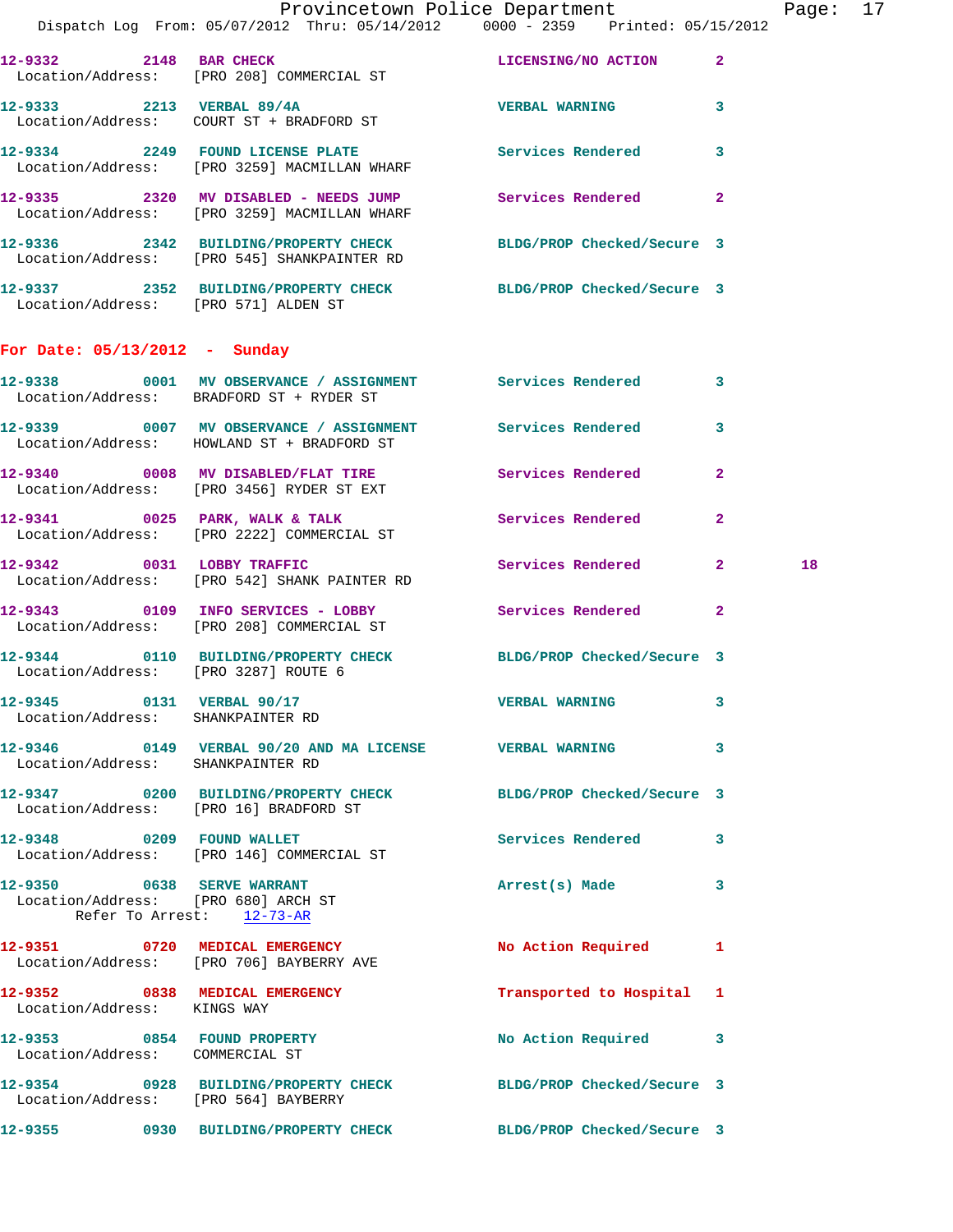|                                       | Dispatch Log From: 05/07/2012 Thru: 05/14/2012   0000 - 2359   Printed: 05/15/2012                              | Provincetown Police Department The Rage: 18 |              |  |
|---------------------------------------|-----------------------------------------------------------------------------------------------------------------|---------------------------------------------|--------------|--|
| Location/Address: [PRO 564] BAYBERRY  |                                                                                                                 |                                             |              |  |
|                                       | 12-9356 0950 MV OBSERVANCE / ASSIGNMENT Services Rendered 3<br>Location/Address: [PRO 1244] RACE POINT RD       |                                             |              |  |
|                                       | 12-9357 1037 MV DISABLED<br>Location/Address: [PRO 2929] HOWLAND ST                                             | Services Rendered 2                         |              |  |
|                                       | 12-9358 1059 PARK, WALK & TALK SERVICES Rendered 2<br>Location/Address: [PRO 216] COMMERCIAL ST                 |                                             |              |  |
|                                       | 12-9363 1110 MEDICAL EMERGENCY PATIENT REFUSAL 1<br>Location/Address: [PRO 542] SHANK PAINTER RD                |                                             |              |  |
|                                       | 12-9359 1204 MEDICAL EMERGENCY PATIENT REFUSAL<br>Location/Address: [PRO 1892] SHANK PAINTER RD                 |                                             | $\mathbf{1}$ |  |
|                                       | 12-9360 1339 FOUND WALLET/RETURNED Services Rendered 3<br>Location/Address: [PRO 249] COMMERCIAL ST             |                                             |              |  |
|                                       | 12-9361 1346 AIRCRAFT<br>Location/Address: [PRO 516] RACE POINT RD                                              | Services Rendered 2                         |              |  |
|                                       | 12-9362 1346 LOST/FOUND PROPERTY Services Rendered 3<br>Location/Address: [PRO 542] SHANK PAINTER RD            |                                             |              |  |
|                                       | 12-9364 1417 PARK, WALK & TALK<br>Location/Address: [PRO 1953] COMMERCIAL ST                                    | No Action Required 2                        |              |  |
|                                       | 12-9365 1426 ANIMAL CALL<br>Location/Address: COOK ST + BRADFORD ST                                             | Could Not Locate                            | $\mathbf{2}$ |  |
|                                       | 12-9366 1452 ALARM - FIRE<br>Location/Address: [PRO 2277] BRADFORD ST                                           | False Alarm <b>Example 2018</b>             | $\mathbf{1}$ |  |
| Refer To Arrest: 12-74-AR             | 12-9367 1508 REPORT/ARREST WARRANT Arrest(s) Made<br>Location/Address: [PRO 542] SHANK PAINTER RD               |                                             | $\mathbf{2}$ |  |
|                                       | 12-9368 1642 MV STOP<br>Location/Address: [PRO 16] BRADFORD ST                                                  | <b>VERBAL WARNING</b>                       | 3            |  |
| 12-9369 1655 MV STOP                  | Location/Address: COURT ST + BRADFORD ST                                                                        | <b>VERBAL WARNING</b>                       | 3            |  |
|                                       | 12-9370 1714 BUILDING/PROPERTY CHECK BLDG/PROP Checked/Secure 3<br>Location/Address: [PRO 2898] JEROME SMITH RD |                                             |              |  |
|                                       | 12-9371 1735 LOST/FOUND PROPERTY<br>Location/Address: [PRO 1286] BRADFORD ST                                    | Services Rendered                           | $\mathbf{3}$ |  |
| Location/Address: ROUTE 6 + SNAIL RD  | 12-9372 1757 ASSIST AGENCY / MUTUAL AID Services Rendered                                                       |                                             | 3            |  |
| 12-9373 1807 TRESPASS                 | Location/Address: [PRO 3367] HARRY KEMP WAY                                                                     | Services Rendered                           | $\mathbf{2}$ |  |
|                                       | 12-9374 1842 BUILDING/PROPERTY CHECK<br>Location/Address: [PRO 488] MAYFLOWER ST                                | BLDG/PROP Checked/Secure 3                  |              |  |
| Location/Address: [PRO 512] PRINCE ST | 12-9375 1936 BUILDING/PROPERTY CHECK BLDG/PROP Checked/Secure 3                                                 |                                             |              |  |
|                                       | 12-9376 2011 BUILDING/PROPERTY CHECK BLDG/PROP Checked/Secure 3<br>Location/Address: [PRO 530] SHANKPAINTER RD  |                                             |              |  |
|                                       | 12-9377 2047 BUILDING/PROPERTY CHECK<br>Location/Address: [PRO 519] RACE POINT RD                               | BLDG/PROP Checked/Secure 3                  |              |  |
| 12-9378                               | 2107 BUILDING/PROPERTY CHECK BLDG/PROP Checked/Secure 3<br>Location/Address: [PRO 306] COMMERCIAL ST            |                                             |              |  |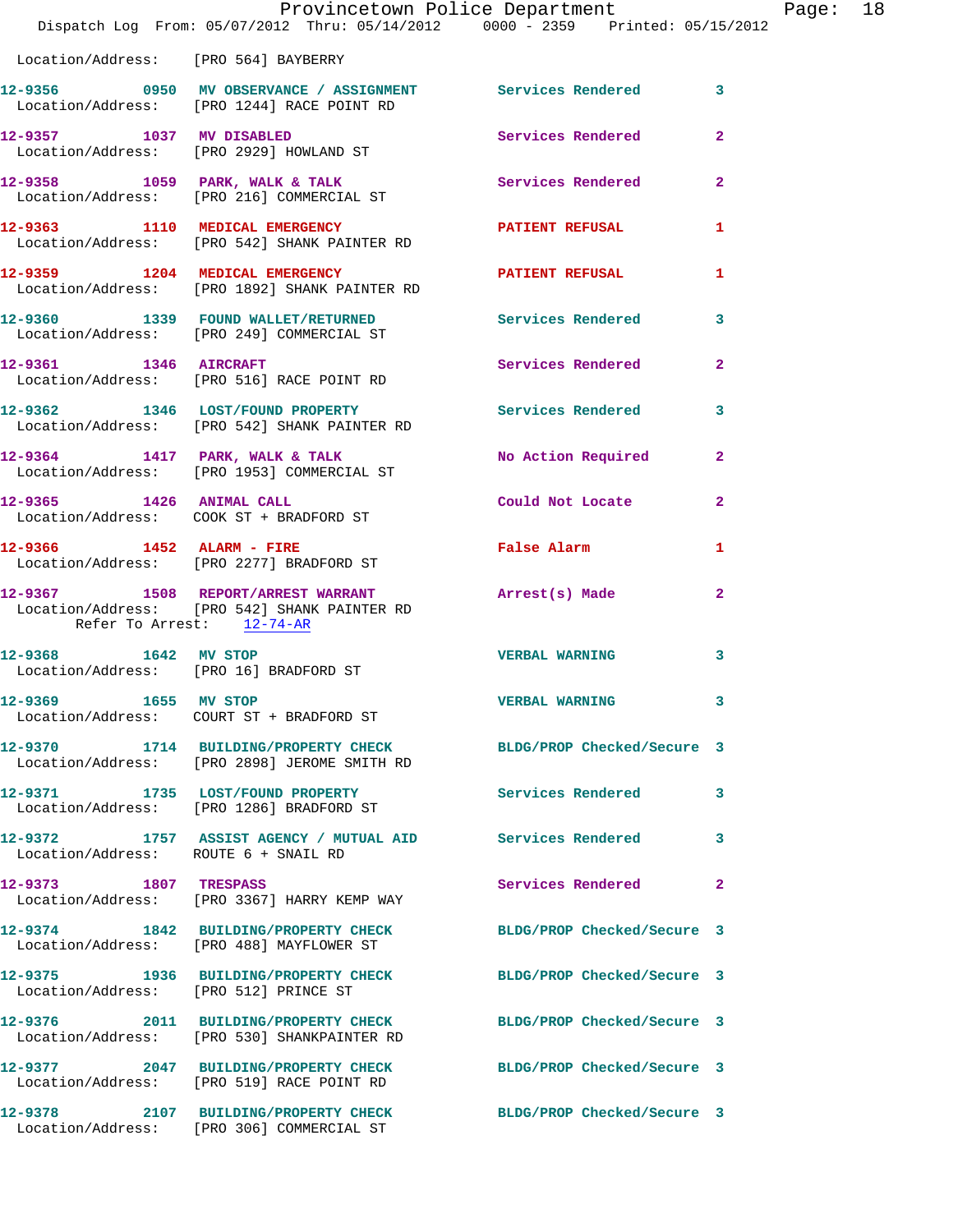| 12-9379 2117 MV STOP                                      |                                                                                                                  | <b>VERBAL WARNING</b>       | 3            |         |
|-----------------------------------------------------------|------------------------------------------------------------------------------------------------------------------|-----------------------------|--------------|---------|
|                                                           | Location/Address: NICKERSON ST + BRADFORD ST                                                                     |                             |              |         |
|                                                           | 12-9380 2214 BUILDING/PROPERTY CHECK BLDG/PROP Checked/Secure 3<br>Location/Address: [PRO 545] SHANKPAINTER RD   |                             |              |         |
| 12-9381 2247 ASSIST CITIZEN<br>Location/Address: ALDEN ST |                                                                                                                  | <b>Services Rendered</b> 3  |              |         |
|                                                           | 12-9382 2330 BUILDING/PROPERTY CHECK BLDG/PROP Checked/Secure 3<br>Location/Address: [PRO 519] RACE POINT RD     |                             |              |         |
| Location/Address: [PRO 571] ALDEN ST                      | 12-9383 2332 BUILDING/PROPERTY CHECK BLDG/PROP Checked/Secure 3                                                  |                             |              |         |
|                                                           | 12-9384 2351 DISTURBANCE<br>Location/Address: [PRO 399] COMMERCIAL ST                                            | Peace Restored <b>Seaps</b> | 1            |         |
|                                                           | 12-9385 2356 BAR CHECK<br>Location/Address: [PRO 399] COMMERCIAL ST                                              | LICENSING/NO ACTION 2       |              |         |
| For Date: $05/14/2012$ - Monday                           |                                                                                                                  |                             |              |         |
| 12-9386 0001 MV STOP                                      | Location/Address: JOHNSON ST + BRADFORD ST                                                                       | <b>VERBAL WARNING</b>       | 3            |         |
| Location/Address: [PRO 3287] ROUTE 6                      | 12-9387 0011 BUILDING/PROPERTY CHECK                                                                             | BLDG/PROP Checked/Secure 3  |              |         |
|                                                           | 12-9388 0015 BAR CHECK<br>Location/Address: [PRO 3225] COMMERCIAL ST                                             | LICENSING/NO ACTION         | $\mathbf{2}$ |         |
| Location/Address: [PRO 43] BRADFORD ST                    |                                                                                                                  |                             | 3            |         |
|                                                           | 12-9390 0043 LOBBY TRAFFIC<br>Location/Address: [PRO 542] SHANK PAINTER RD                                       | Services Rendered 3         |              | $22 \,$ |
| Location/Address: [PRO 444] HIGH POLE                     | 12-9391 0117 BUILDING/PROPERTY CHECK BLDG/PROP Checked/Secure 3                                                  |                             |              |         |
| 12-9392 0119 MV STOP                                      | Location/Address: [PRO 2577] BRADFORD ST                                                                         | VERBAL WARNING 3            |              |         |
|                                                           | 12-9393 0124 BUILDING/PROPERTY CHECK<br>Location/Address: [PRO 488] MAYFLOWER ST                                 | BLDG/PROP Checked/Secure 3  |              |         |
|                                                           | 12-9394 0229 BUILDING/PROPERTY CHECK BLDG/PROP Checked/Secure 3<br>Location/Address: [PRO 3030] TIN PAN ALLEY RD |                             |              |         |
|                                                           | 12-9395 0239 MEDICAL EMERGENCY<br>Location/Address: [PRO 3242] COMMERCIAL ST                                     | Transported to Hospital 1   |              |         |
|                                                           | 12-9396 0305 BUILDING/PROPERTY CHECK<br>Location/Address: [PRO 175] COMMERCIAL ST                                | BLDG/PROP Checked/Secure 3  |              |         |
|                                                           | 12-9397 0317 ASSIST CITIZEN/M/V DIS.<br>Location/Address: [PRO 433] RYDER ST EXT                                 | Services Rendered 3         |              |         |
|                                                           | 12-9398 0442 BUILDING/PROPERTY CHECK<br>Location/Address: [PRO 1638] COMMERCIAL ST                               | BLDG/PROP Checked/Secure 3  |              |         |
|                                                           | 12-9399 0512 BUILDING/PROPERTY CHECK BLDG/PROP Checked/Secure 3<br>Location/Address: [PRO 545] SHANK PAINTER RD  |                             |              |         |
| 12-9400 0517 COMPLAINT                                    | Location/Address: [PRO 571] ALDEN ST                                                                             | SPOKEN TO                   | 3            |         |
|                                                           |                                                                                                                  |                             |              |         |
|                                                           |                                                                                                                  |                             |              |         |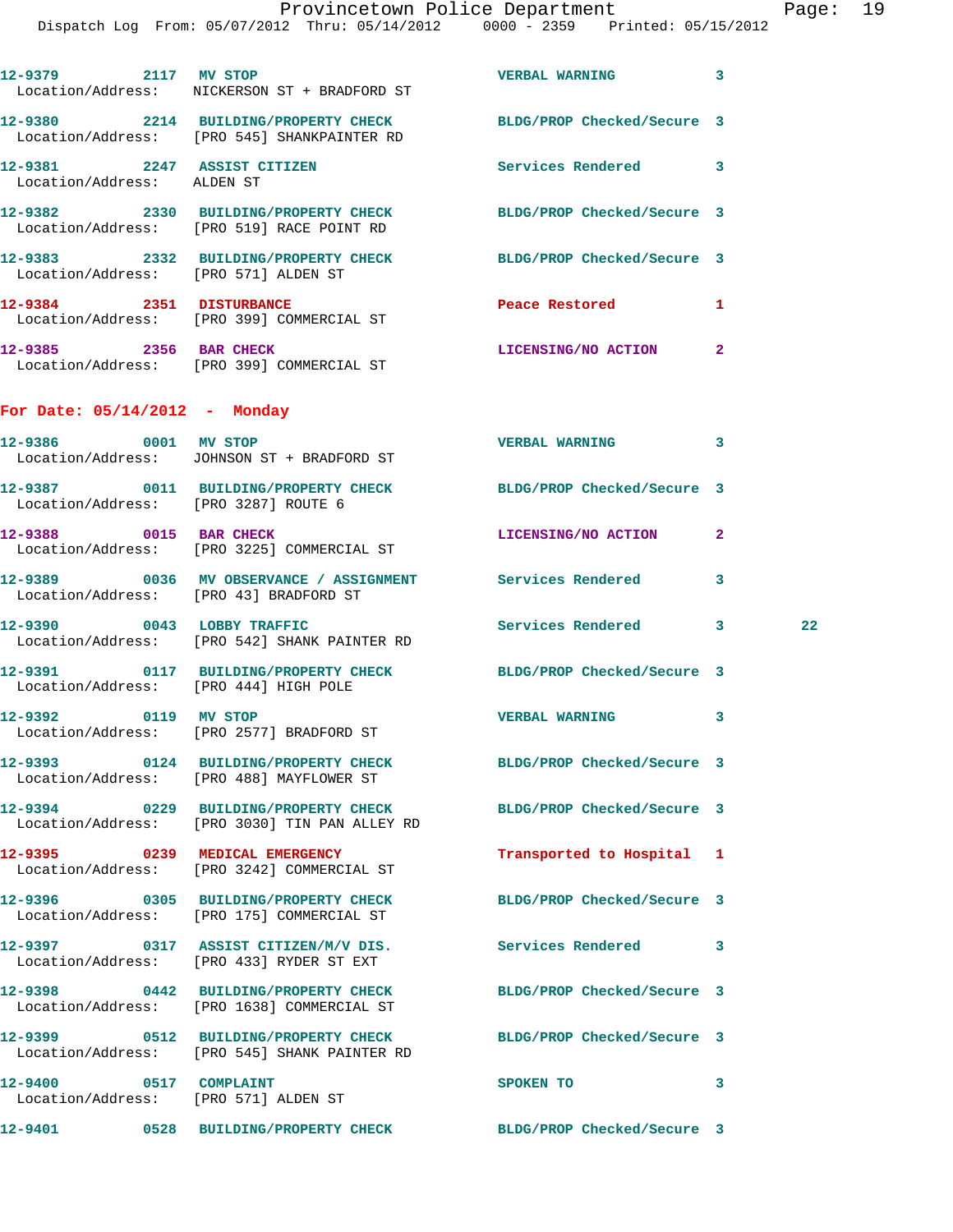|                                                           | Dispatch Log From: 05/07/2012 Thru: 05/14/2012 0000 - 2359 Printed: 05/15/2012                                | Provincetown Police Department                                                                                 |                         | Page: 20 |  |
|-----------------------------------------------------------|---------------------------------------------------------------------------------------------------------------|----------------------------------------------------------------------------------------------------------------|-------------------------|----------|--|
|                                                           | Location/Address: [PRO 3163] WINTHROP ST                                                                      |                                                                                                                |                         |          |  |
|                                                           | 12-9402 0539 MV OBSERVANCE / ASSIGNMENT No Action Required 3<br>Location/Address: ROUTE 6                     |                                                                                                                |                         |          |  |
|                                                           | 12-9403 0732 COMM/BURG<br>Location/Address: [PRO 440] HARRY KEMP WAY                                          | False Alarm and the state of the state of the state of the state of the state of the state of the state of the | $\mathbf{1}$            |          |  |
|                                                           | 12-9404 0803 TRAFFIC CONTROL<br>Location/Address: HANCOCK ST + HOWLAND ST                                     | <b>Services Rendered</b>                                                                                       | $\mathbf{3}$            |          |  |
|                                                           | 12-9405 0817 ANIMAL CALL/RACOONS IN BLUES Services Rendered<br>Location/Address: [PRO 2818] CONWELL ST        |                                                                                                                | $\overline{2}$          |          |  |
|                                                           | 12-9408 0932 BRADFORD ST/LAW ST Services Rendered 3<br>Location/Address: BRADFORD ST + LAW ST                 |                                                                                                                |                         |          |  |
| Location/Address: [PRO 2521] ROUTE 6                      | 12-9407 0933 MV OBSERVANCE / ASSIGNMENT Services Rendered 3                                                   |                                                                                                                |                         |          |  |
|                                                           | 12-9409 1039 LOST LEXUS KEYS<br>Location/Address: [PRO 2513] ROUTE 6                                          | Services Rendered 3                                                                                            |                         |          |  |
| Location/Address: [PRO 2519] ROUTE 6                      | 12-9410 1053 MV COMPLAINT                                                                                     | Services Rendered 2                                                                                            |                         |          |  |
|                                                           | 12-9411 1058 BUILDING/PROPERTY CHECK BLDG/PROP Checked/Secure 3<br>Location/Address: [PRO 2483] COMMERCIAL ST |                                                                                                                |                         |          |  |
|                                                           | 12-9412 1111 ALARM WORK<br>Location/Address: [PRO 3671] COMMERCIAL ST                                         | No Action Required 1                                                                                           |                         |          |  |
| 12-9413 1134 MV STOP                                      | Location/Address: [PRO 2513] ROUTE 6                                                                          | Citation/Warning Issued 3                                                                                      |                         |          |  |
|                                                           | 12-9414 1212 BUILDING/PROPERTY CHECK BLDG/PROP Checked/Secure 3<br>Location/Address: [PRO 2206] COMMERCIAL ST |                                                                                                                |                         |          |  |
|                                                           | 12-9415 1219 BUILDING/PROPERTY CHECK BLDG/PROP Checked/Secure 3<br>Location/Address: [PRO 564] BAYBERRY       |                                                                                                                |                         |          |  |
|                                                           | 12-9416 1220 COMPLAINT/FLIES IN HOUSE Services Rendered 3<br>Location/Address: [PRO 761] BRADFORD ST          |                                                                                                                |                         |          |  |
|                                                           | 12-9417 1223 PARK, WALK & TALK<br>Location/Address: [PRO 228] COMMERCIAL ST                                   | Services Rendered                                                                                              | $\mathbf{2}$            |          |  |
| Location/Address: [PRO 780] BROWNE ST                     | 12-9418 1311 COMPLAINT/COUCH NEXT TO DUMPST Services Rendered                                                 |                                                                                                                | $\overline{\mathbf{3}}$ |          |  |
|                                                           | 12-9419 1359 MV OBSERVANCE / ASSIGNMENT Services Rendered 3<br>Location/Address: [PRO 1645] HARRY KEMP        |                                                                                                                |                         |          |  |
|                                                           | 12-9420 1415 ASSIST AGENCY / UHAUL TRUCK Services Rendered<br>Location/Address: [PRO 662] COMMERCIAL ST       |                                                                                                                | 3                       |          |  |
| 12-9421 1423 MV STOP                                      | Location/Address: BREWSTER ST + HARRY KEMP WAY                                                                | VERBAL WARNING 3                                                                                               |                         |          |  |
| 12-9422 1534 ANIMAL CALL<br>Location/Address: BRADFORD ST |                                                                                                               | No Action Required                                                                                             | $\mathbf{2}$            |          |  |
|                                                           | 12-9423 1540 SUDDEN DEATH<br>Location/Address: [PRO 3701] BRADFORD ST EXT                                     | Services Rendered 1                                                                                            |                         | 1        |  |
|                                                           | 12-9424 1548 ALARM - GENERAL<br>Location/Address: [PRO 440] HARRY KEMP WAY                                    | False Alarm <b>Exercise Service Service</b>                                                                    | ı                       |          |  |
|                                                           | 12-9425 1554 ANIMAL CALL/COMPLAINT No Action Required 2                                                       |                                                                                                                |                         |          |  |

Location/Address: [PRO 542] SHANK PAINTER RD